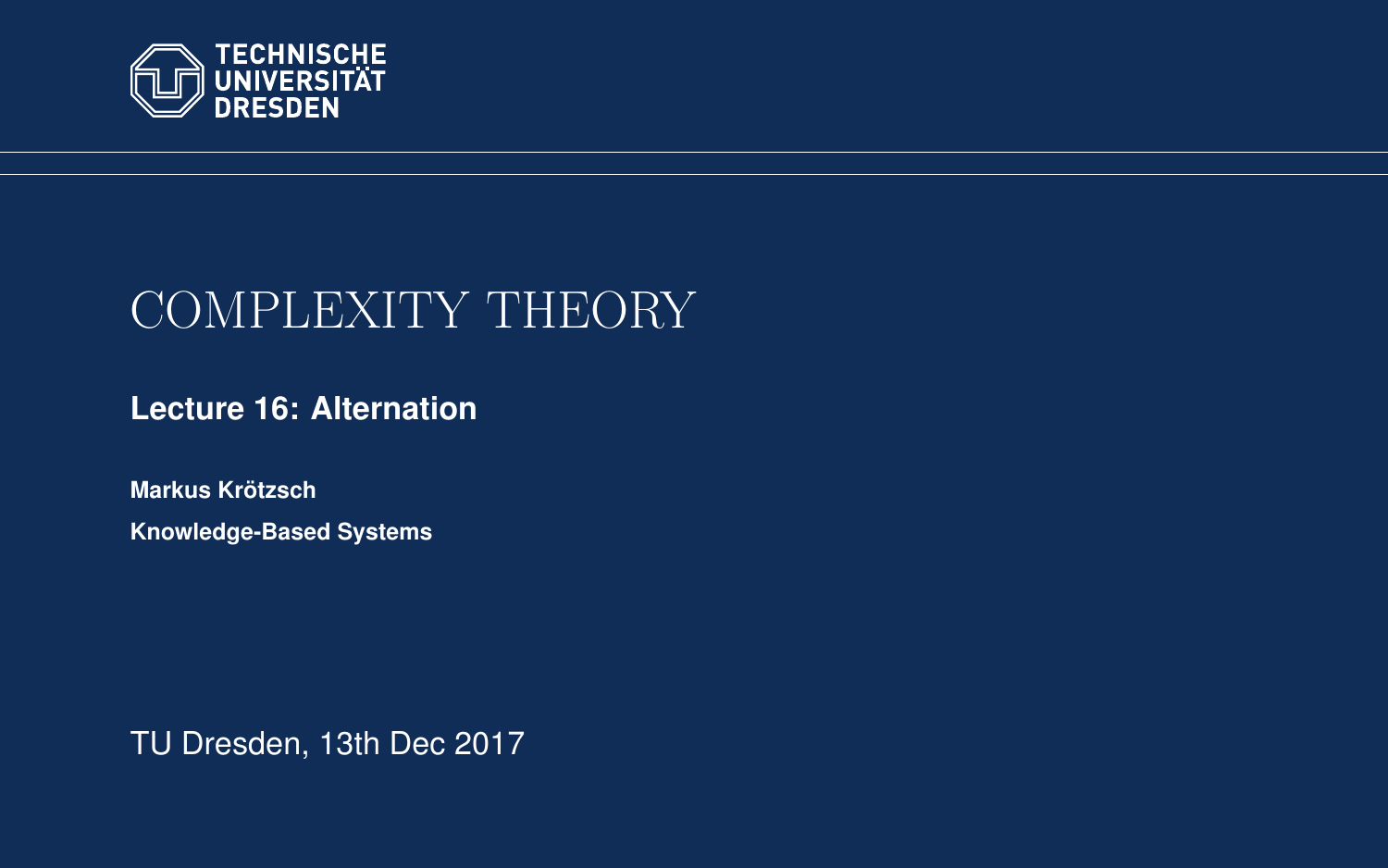# **Review**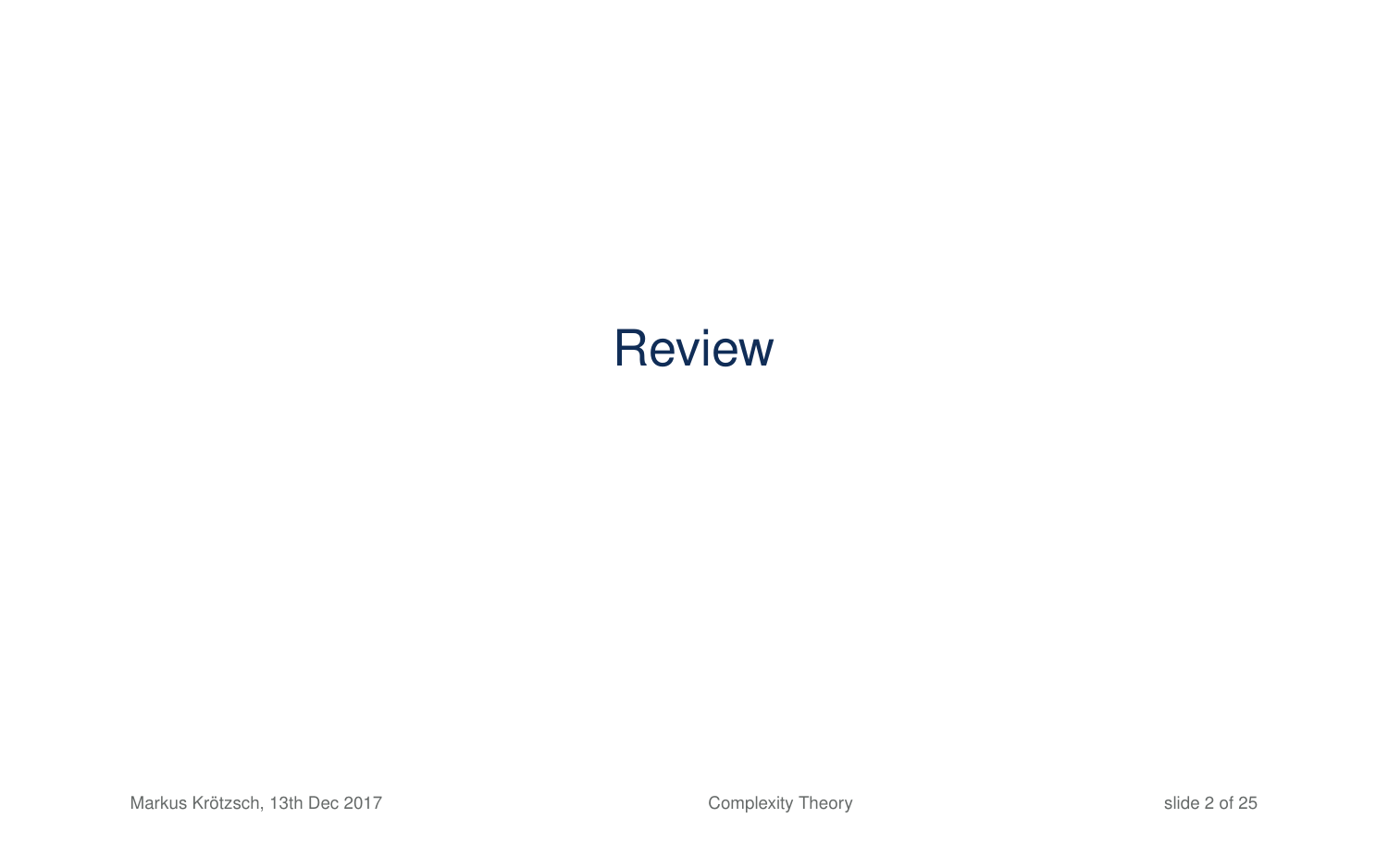**Theorem 14.18 (Baker, Gill, Solovay, 1975):** The answer to  $P \stackrel{?}{=} NP$  does not relativise: there are languages **A** and **B** such that  $P^{\text{A}} = NP^{\text{A}}$  and  $P^{\text{B}} \neq NP^{\text{B}}$ .

**In words:** The P vs. NP problem does not relativise, and therefore cannot be solved by any techniques that do.

- Equality was shown using **A** = **T**rue **QBF**. It is so far not known that this oracle is not in P, so this might be the world we are living in.
- Inequality was shown using **B** that diagonalises against all polytime OTM to show that they cannot decide **LB**.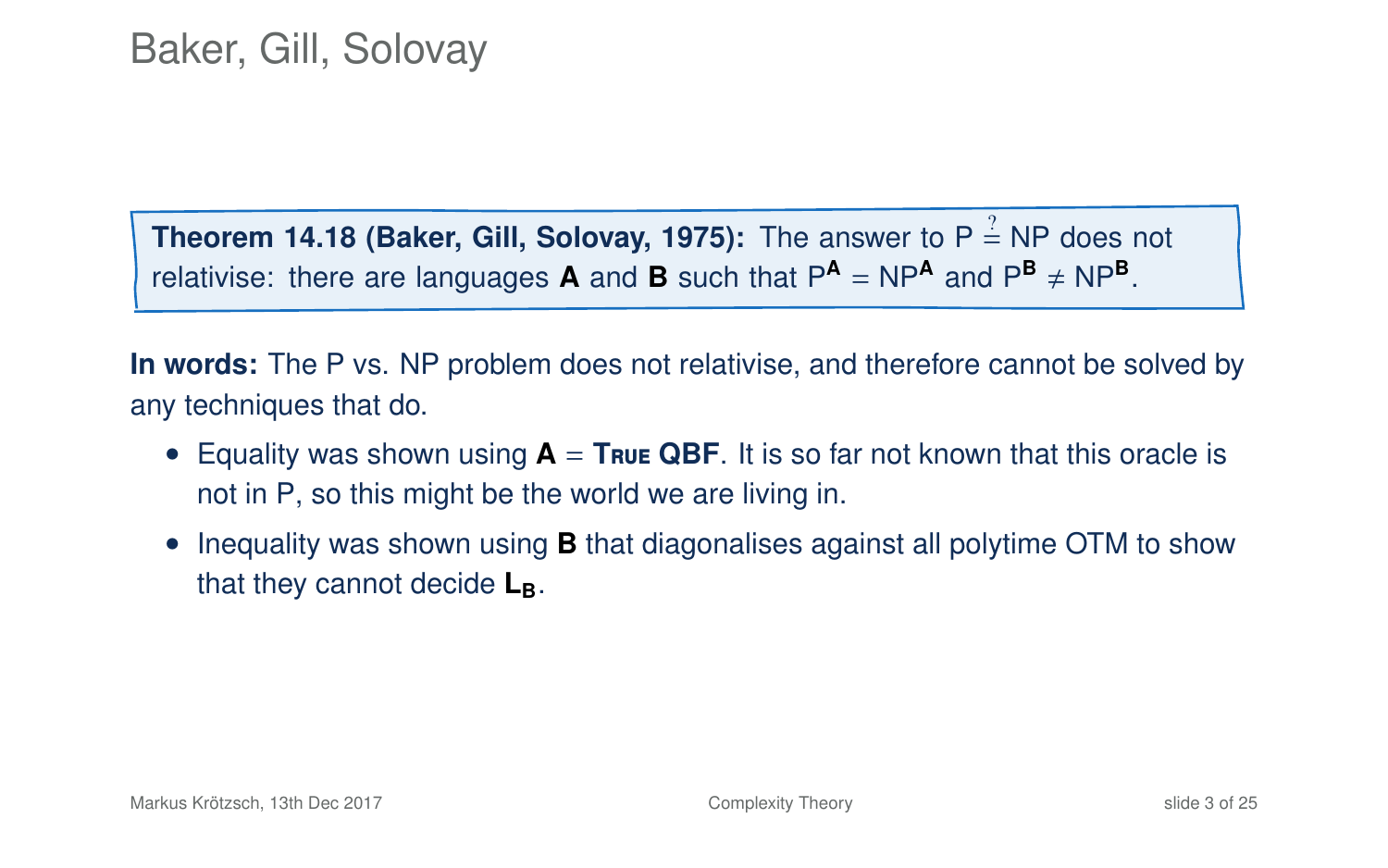# Alternation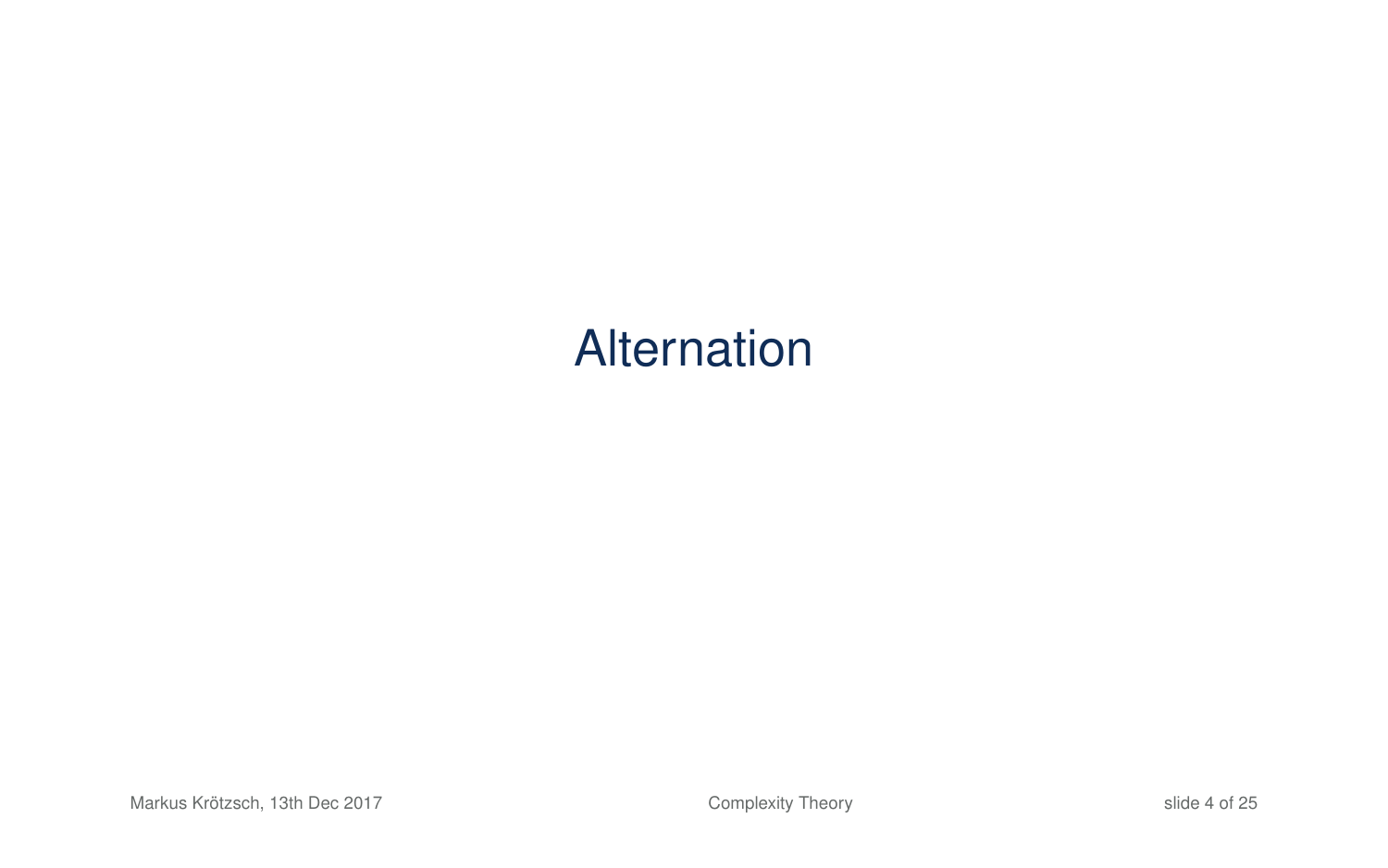## Alternating Computations

Non-deterministic TMs:

- Accept if there is an accepting run.
- Used to define classes like NP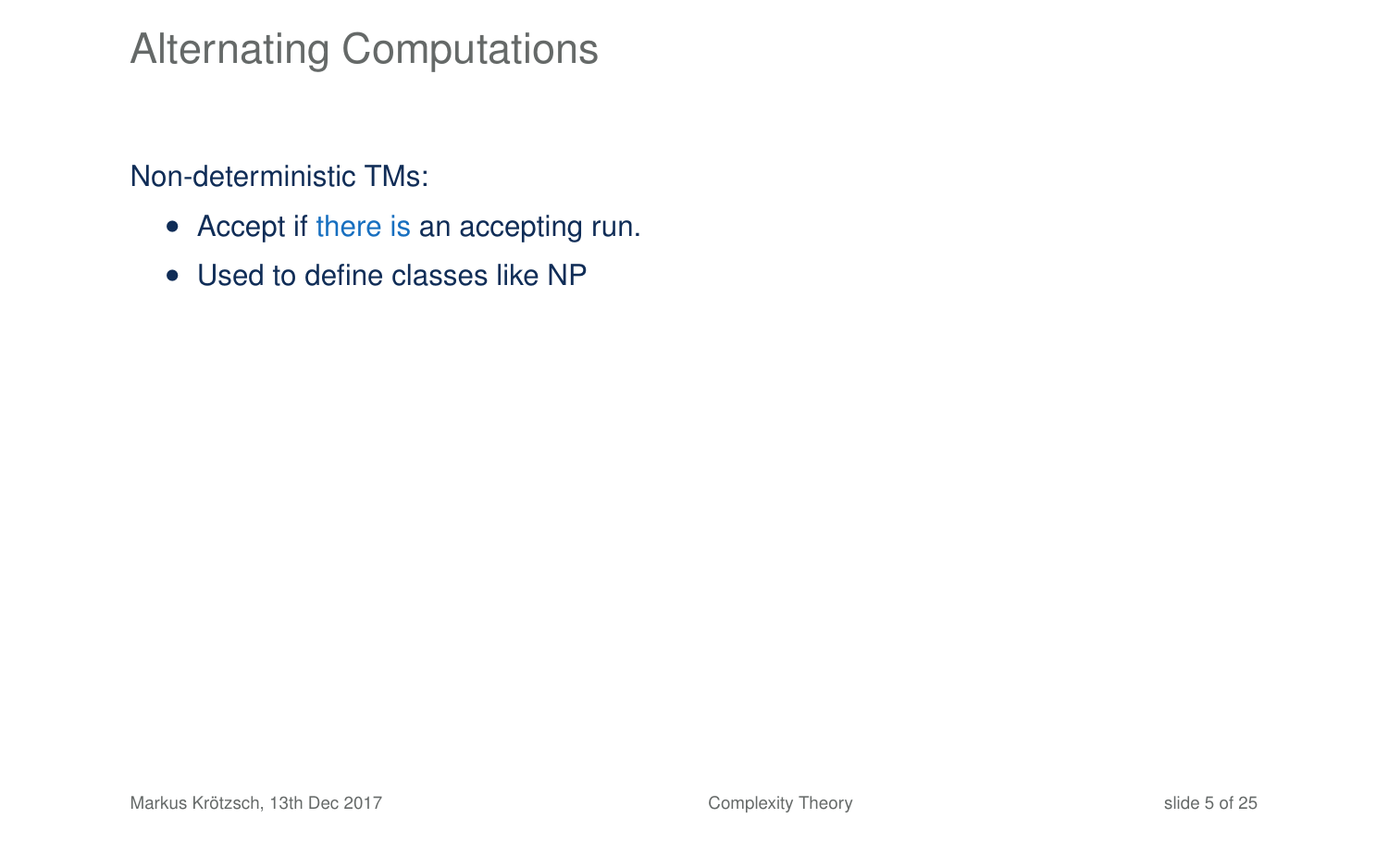## Alternating Computations

#### Non-deterministic TMs:

- Accept if there is an accepting run.
- Used to define classes like NP

Complements of non-deterministic classes:

- Accept if all runs are accepting.
- Used to define classes like coNP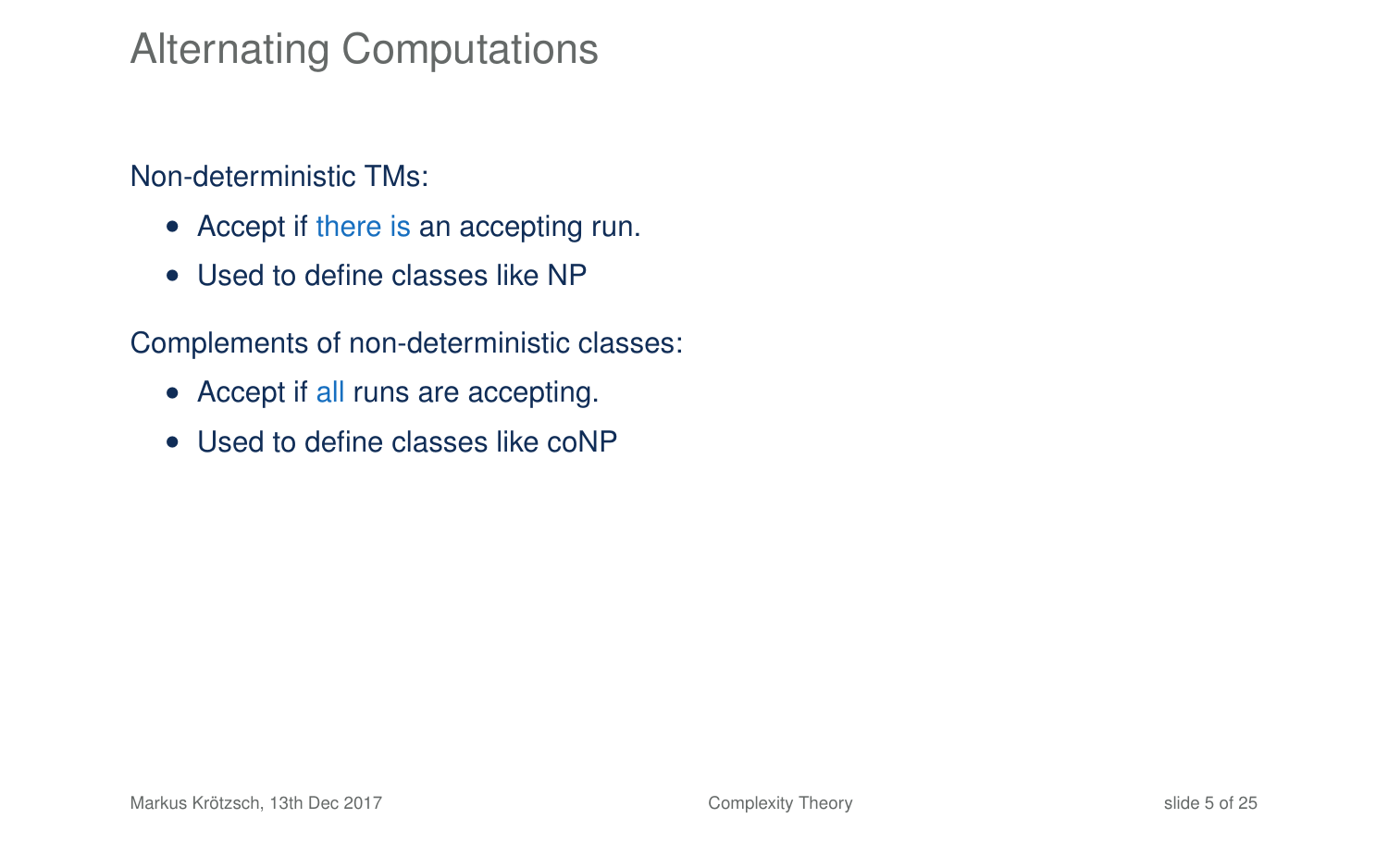## Alternating Computations

Non-deterministic TMs:

- Accept if there is an accepting run.
- Used to define classes like NP

Complements of non-deterministic classes:

- Accept if all runs are accepting.
- Used to define classes like coNP

We have seen that existential and universal modes can also alternate:

- Players take turns in games
- Quantifiers may alternate in QBF

Is there a suitable Turing Machine model to capture this?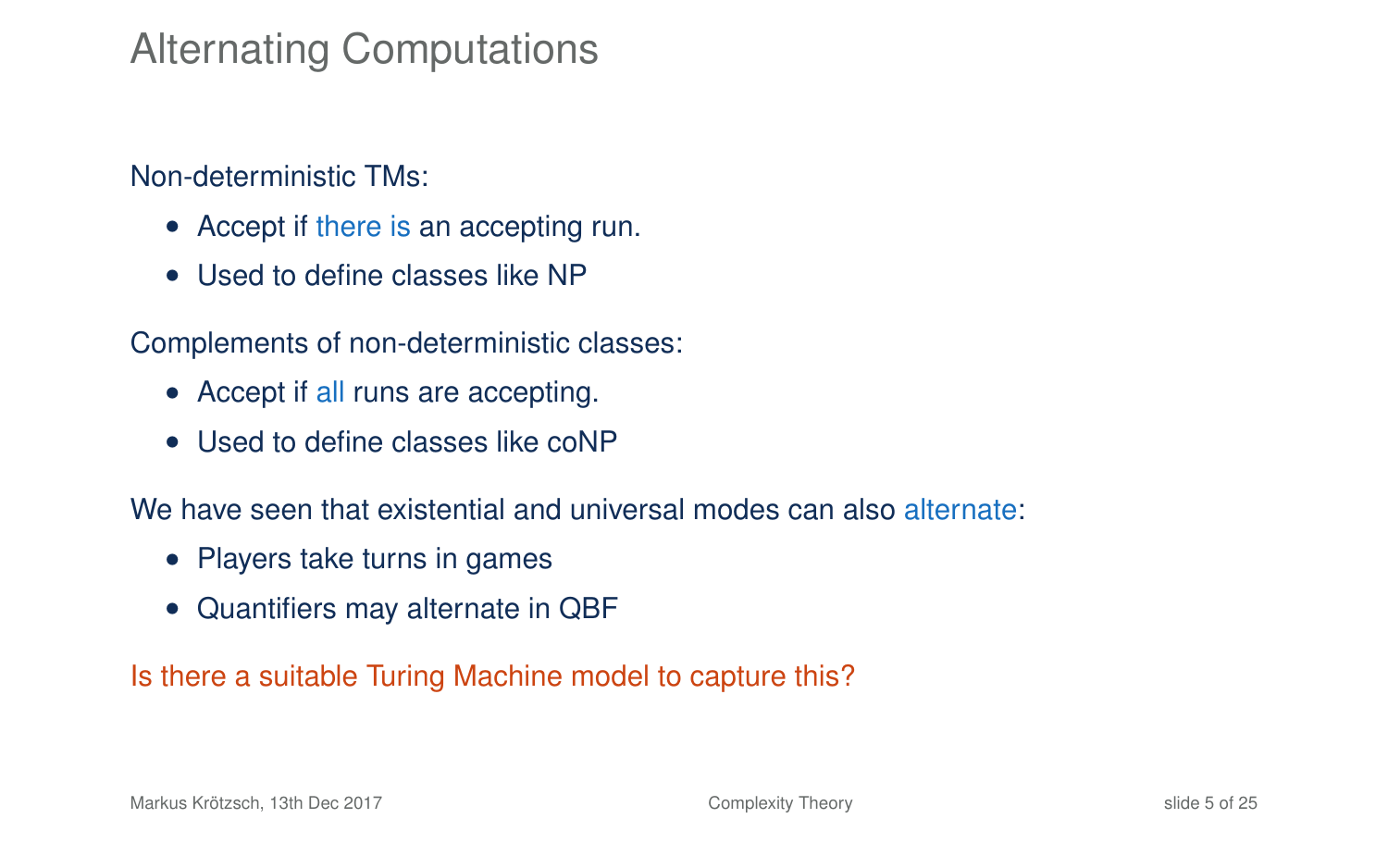## Alternating Turing Machines

**Definition 16.1:** An alternating Turing machine (ATM)  $M = (O, \Sigma, \Gamma, \delta, q_0)$  is a Turing machine with a non-deterministic transition function δ:  $Q \times Γ → 2^{Q \times Γ \times (L,R)}$ <br>whose set of states is partitioned into existential and universal states. whose set of states is partitioned into existential and universal states: *Q*∃: set of existential states *Q*∀: set of universal states

- Configurations of ATMs are the same as for (N)TMs:  $tape(s) + state + head position$
- A configuration can be universal or existential, depending on whether its state is universal or existential
- Possible transitions between configurations are defined as for NTMs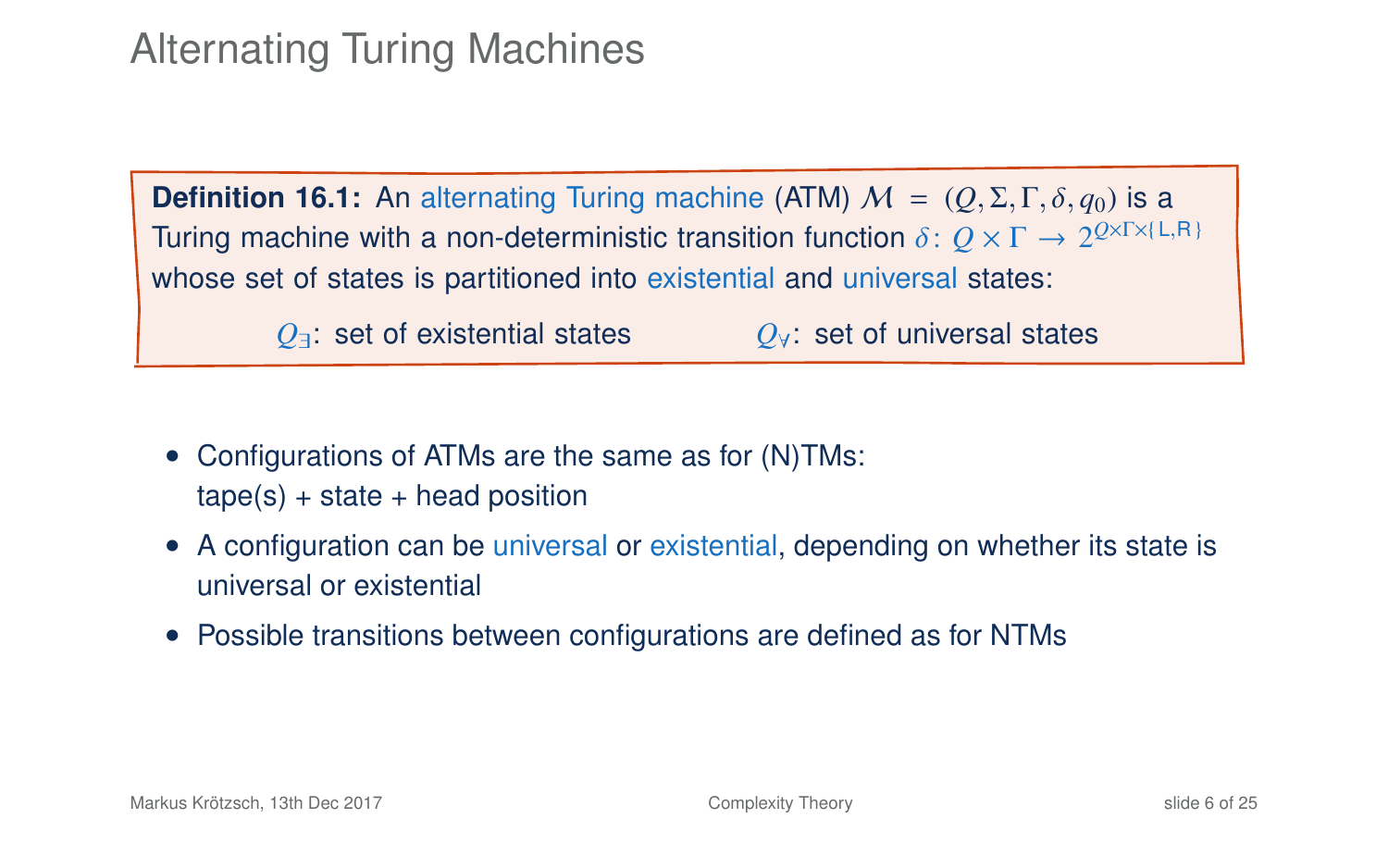## Alternating Turing Machines: Acceptance

#### Acceptance is defined inductively:

**Definition 16.2:** The set of accepting configurations of an ATM M is the least set of configurations *C* for which either of the following is true:

- *C* is existential and some successor configuration of *C* is accepting.
- *C* is universal and all successor configurations of *C* are accepting.

M accepts a word *w* if the start configuration on *w* is accepting.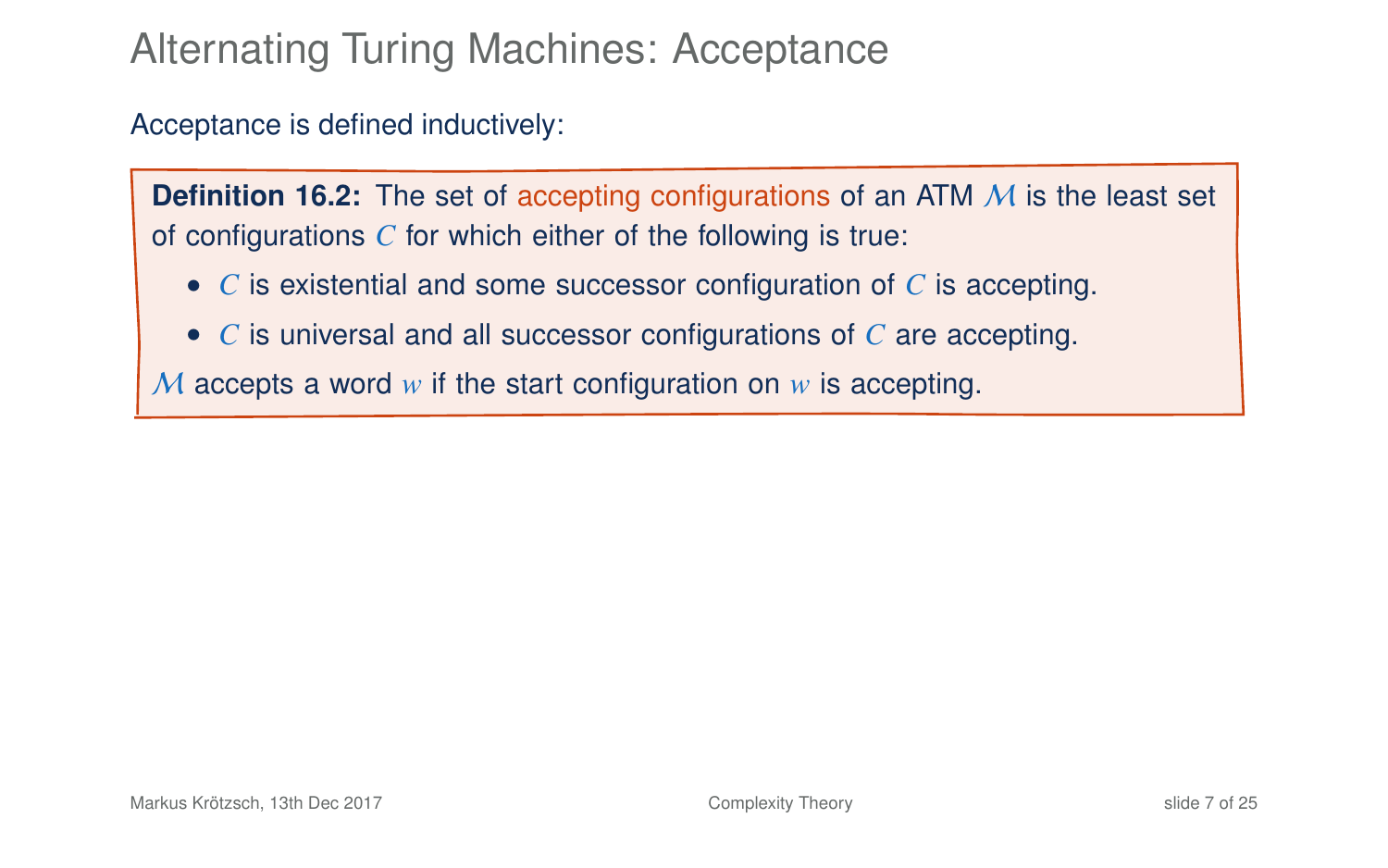## Alternating Turing Machines: Acceptance

#### Acceptance is defined inductively:

**Definition 16.2:** The set of accepting configurations of an ATM M is the least set of configurations *C* for which either of the following is true:

- *C* is existential and some successor configuration of *C* is accepting.
- *C* is universal and all successor configurations of *C* are accepting.

M accepts a word *w* if the start configuration on *w* is accepting.

**Note 1:** configurations with no successor are a base case, since we have:

- An existential configuration without any successor configurations is rejecting.
- A universal configuration without any successor configurations is accepting.

Hence we don't need to specify accepting or rejecting states explicitly.

**Note 2:** defining this to be the least set implies that infinite runs are never enough to declare a configuration to be accepting.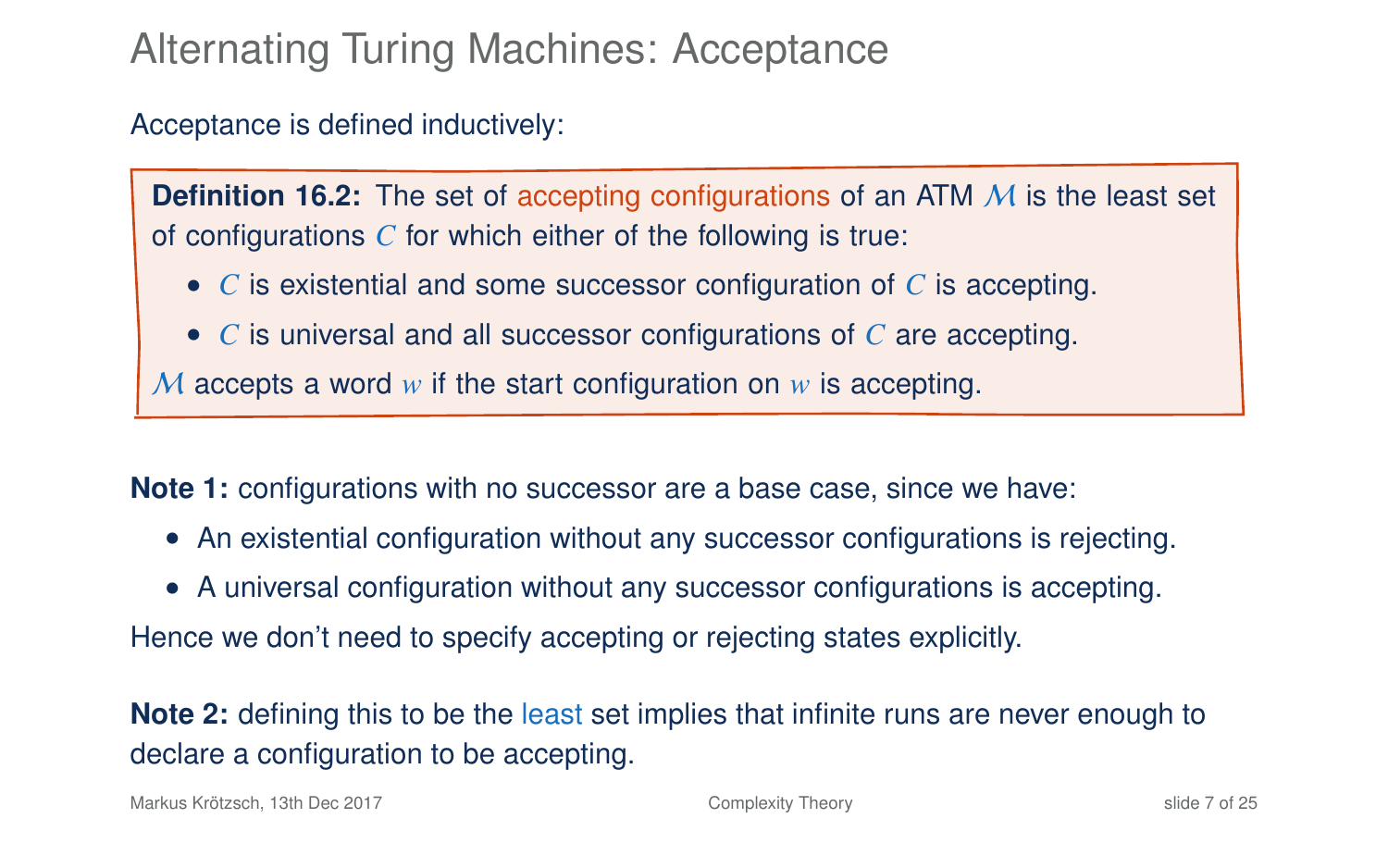### Nondeterminism and Parallelism

ATMs can be seen as a generalisation of non-deterministic TMs:

An NTM is an ATM where all states are existential (besides the single accepting state, which is always universal according to our definition).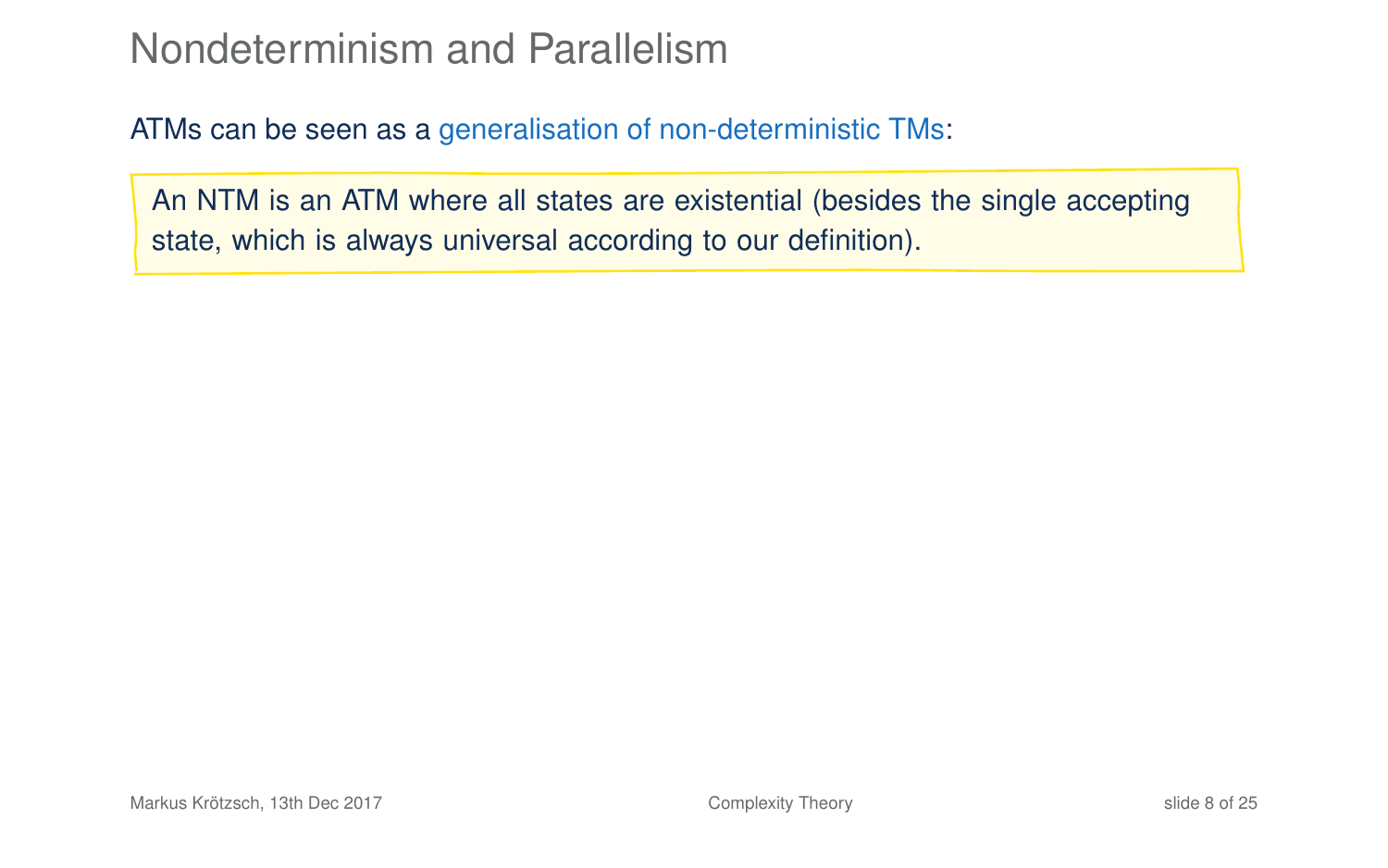### Nondeterminism and Parallelism

ATMs can be seen as a generalisation of non-deterministic TMs:

An NTM is an ATM where all states are existential (besides the single accepting state, which is always universal according to our definition).

ATMs can be seen as a model of parallel computation:

In every step, fork the current process to create sub-processes that explore each possible transition in parallel

- for universal states, combine the results of sub-processes with AND
- for existential states, combine the results of sub-processes with OR

Alternative view: an ATM accepts if its computation tree, considered as an AND-OR tree, evaluates to true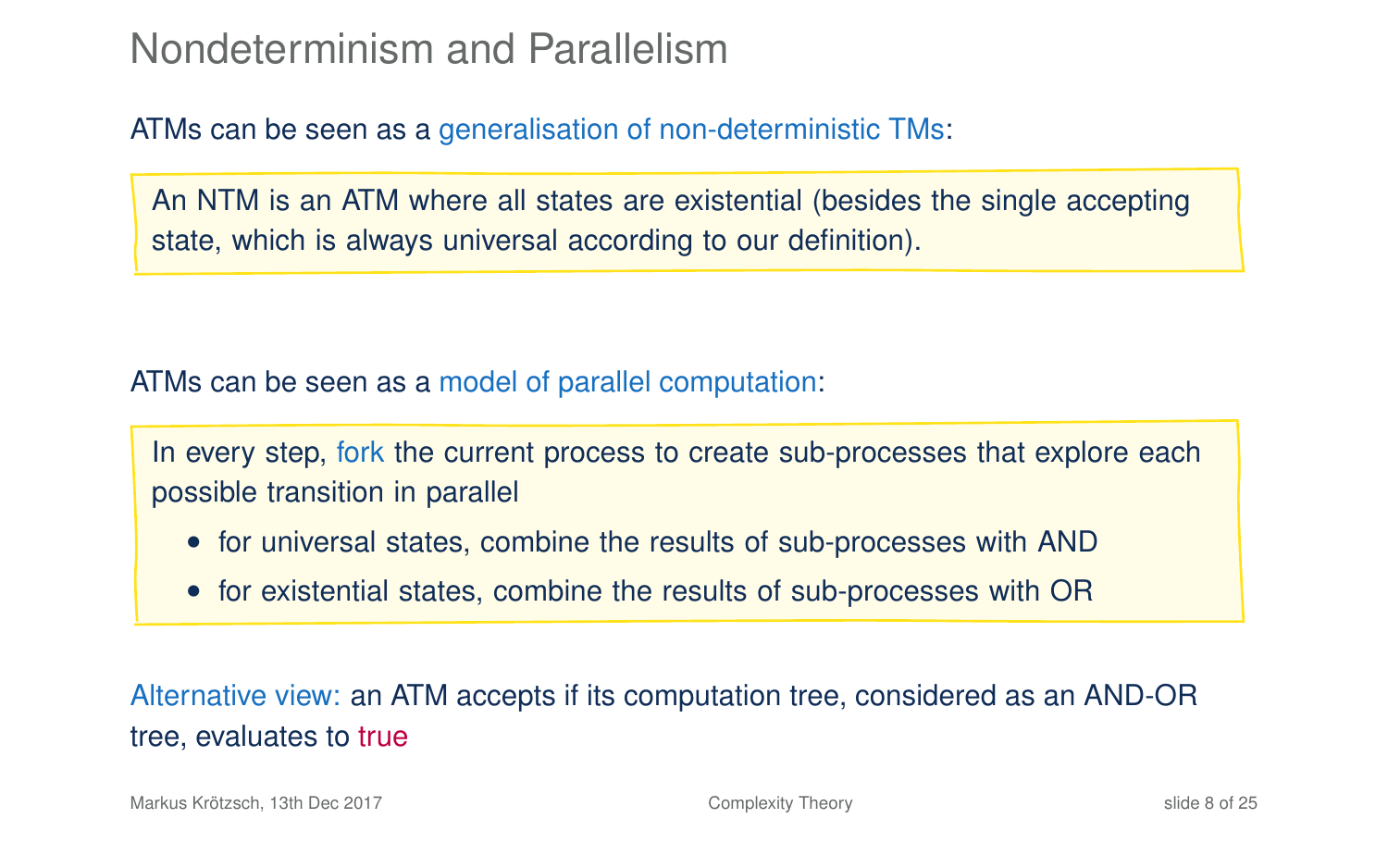## Example: Alternating Algorithm for MinFormula

#### **M**in**F**ormula

Input: A propositional formula  $\varphi$ .

Problem: Is  $\varphi$  the shortest formula that is satisfied by the same assignments as  $\varphi$ ?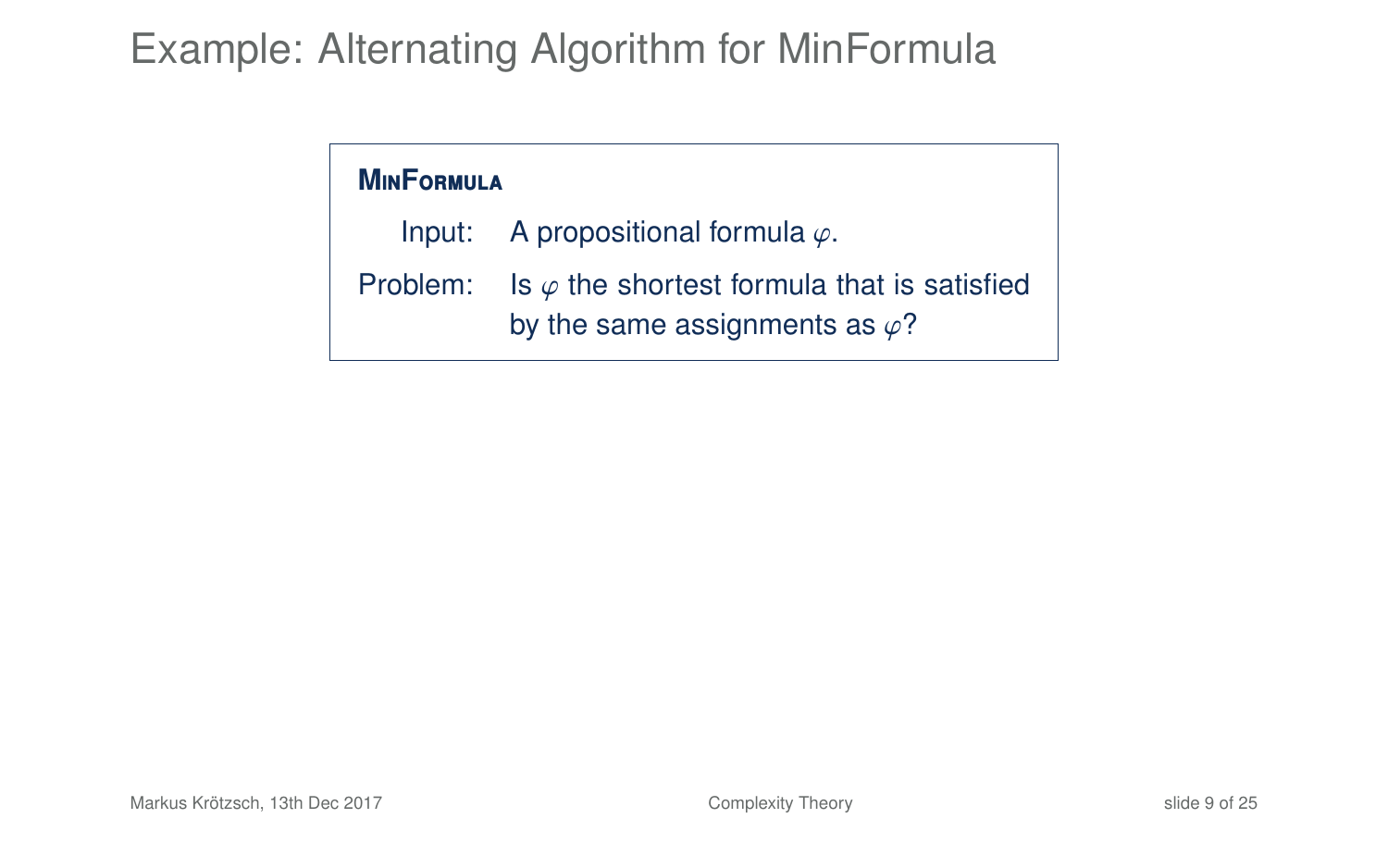## Example: Alternating Algorithm for MinFormula

| <b>MINFORMULA</b> |                                                                                                        |  |  |  |  |  |  |  |  |
|-------------------|--------------------------------------------------------------------------------------------------------|--|--|--|--|--|--|--|--|
|                   | Input: A propositional formula $\varphi$ .                                                             |  |  |  |  |  |  |  |  |
|                   | Problem: Is $\varphi$ the shortest formula that is satisfied<br>by the same assignments as $\varphi$ ? |  |  |  |  |  |  |  |  |

**MINFORMULA** can be solved by an alternating algorithm:

```
01 MINFORMULA(formula \varphi) :<br>02 universally choose \nu :
```
- 02 universally choose  $\psi :=$  formula shorter than  $\varphi$ <br>03 existentially quess *I* := assignment for variab
- 03 existentially guess  $\overline{I}$  := assignment for variables in  $\varphi$ <br>04 if  $\omega^I = u^I$  :

```
04 if \varphi^I = \psi^I :<br>05 potum fol
```
- 05 return false
- 06 else :
- 07 return true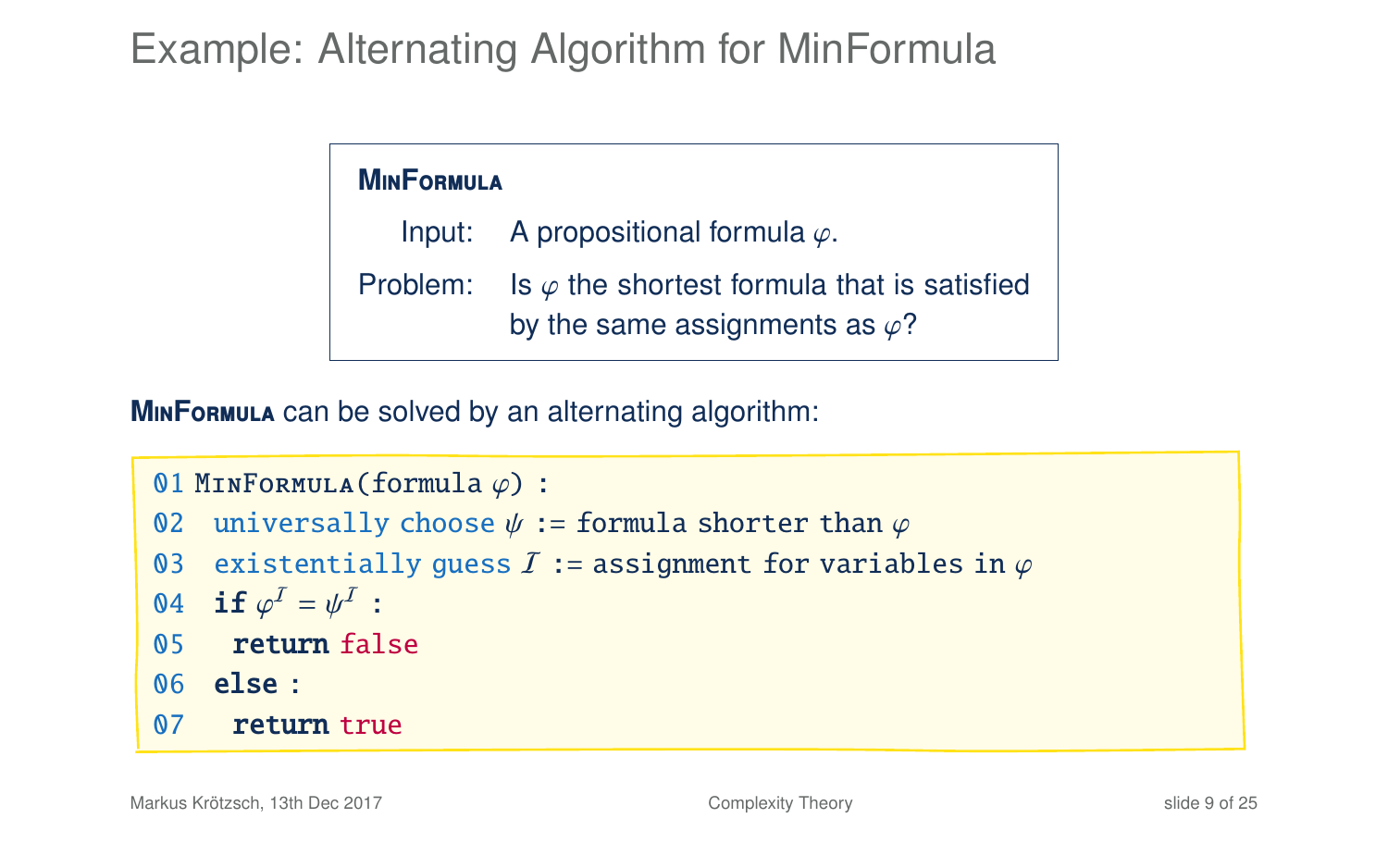## Example: Alternating Algorithm for Geography

Recall the GEOGRAPHY game discussed in Lecture 10:

```
01 AltGeography(directed graph G, start node s) :
02 Visited := \{s\} // visited nodes
03 cur := s // current node
04 while true :
05 // existential move:
06 if all successors of cur are in Visited:
07 return false
08 existentially guess cur := unvisited successor of cur
09 Visited := Visited ∪ {cur}
10 // universal move:
11 if all successors of cur are in Visited:
12 return true
13 universally choose cur := unvisited successor of cur
14 Visited := Visited ∪ {cur}
```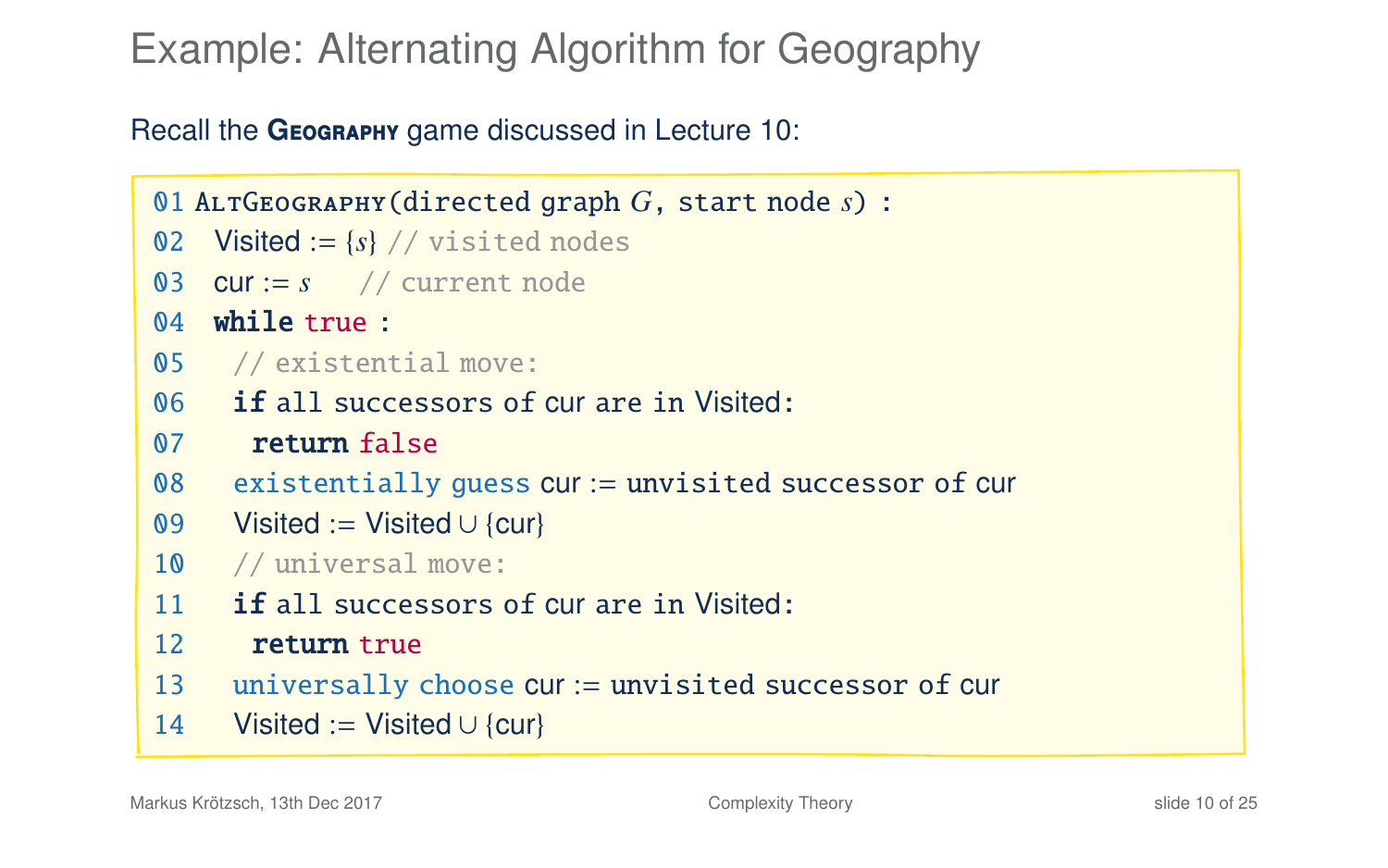## Time and Space Bounded ATMs

As before, time and space bounds apply to any computation path in the computation tree.

**Definition 16.3:** Let M be an alternating Turing machine and let  $f : \mathbb{N} \to \mathbb{R}^+$  be a function.

- (1) M is *f*-time bounded if it halts on every input  $w \in \Sigma^*$  and on every computation path after ≤*f*(|*w*|) steps.
- (2) M is *f*-space bounded if it halts on every input  $w \in \Sigma^*$  and on every computation path using ≤*f*(|*w*|) cells on its tapes.

(Here we typically assume that Turing machines have a separate input tape that we do not count in measuring space complexity.)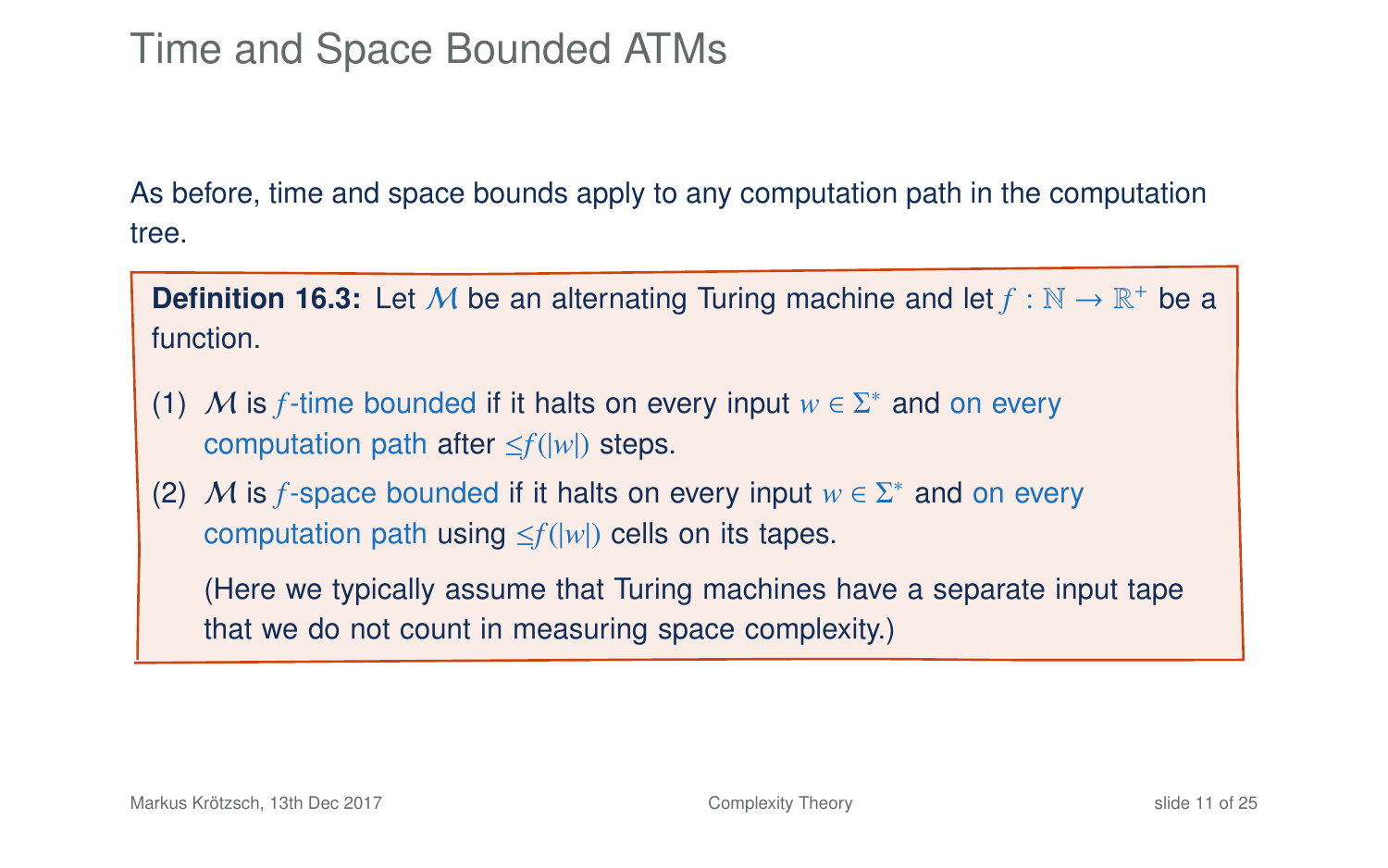## Defining Alternating Complexity Classes

### **Definition 16.4:** Let  $f : \mathbb{N} \to \mathbb{R}^+$  be a function.

- (1) ATime( $f(n)$ ) is the class of all languages **L** for which there is an  $O(f(n))$ -time bounded alternating Turing machine deciding **L**.
- (2) ASpace( $f(n)$ ) is the class of all languages **L** for which there is an  $O(f(n))$ -space bounded alternating Turing machine deciding **L**.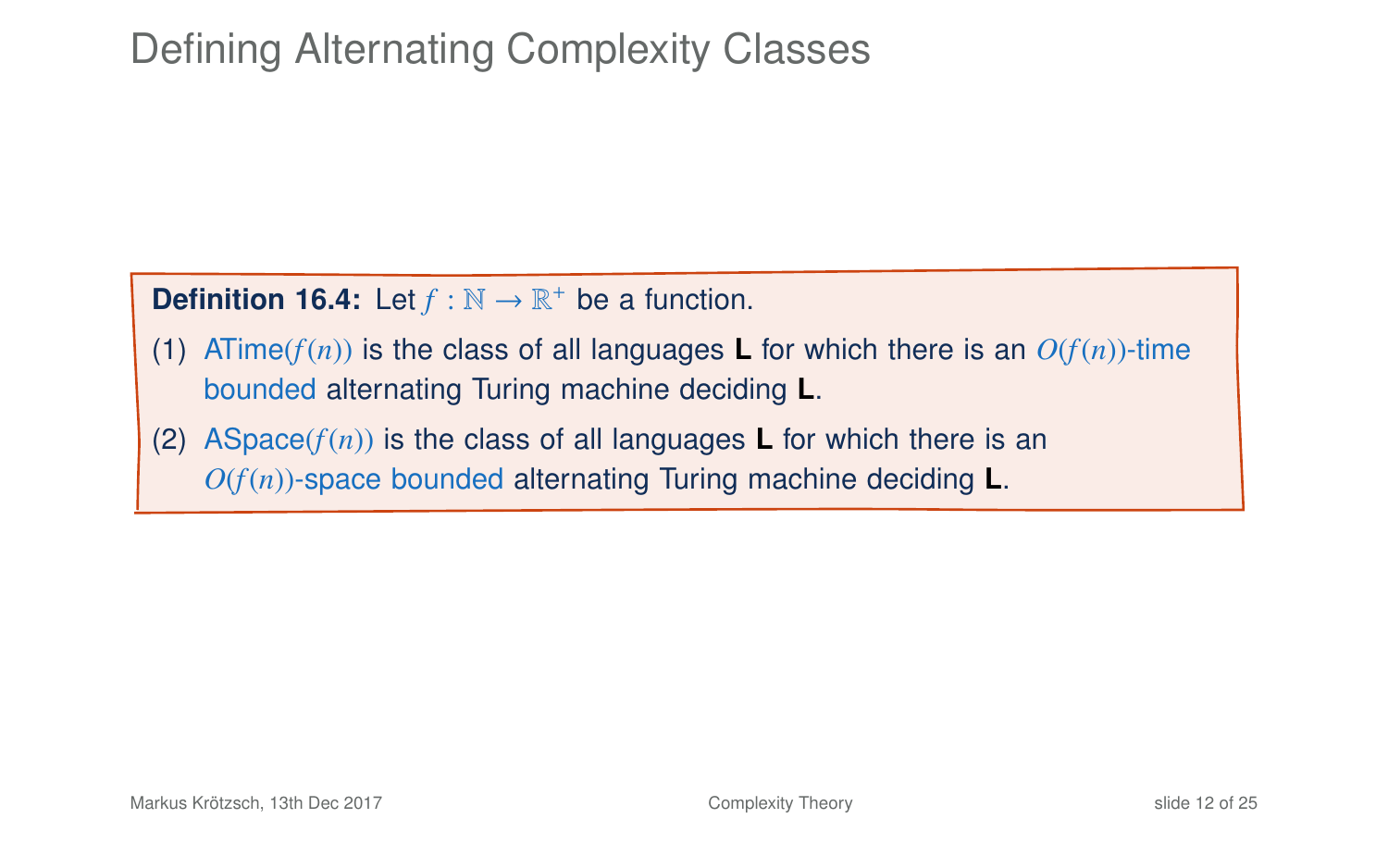## Common Alternating Complexity Classes

$$
AP = APTime = \bigcup_{d \ge 1} ATime(n^d)
$$
  
\n
$$
AExp = AExpTime = \bigcup_{d \ge 1} ATime(2^{n^d})
$$
  
\n
$$
A2Exp = A2ExpTime = \bigcup_{d \ge 1} ATime(2^{2^{n^d}})
$$
  
\n
$$
AL = ALogSpace = ASpace(log n)
$$
  
\n
$$
APSpace = \bigcup_{d \ge 1} ASpace(n^d)
$$
  
\n
$$
AExpSpace = \bigcup_{d \ge 1} ASpace(2^{n^d})
$$

) alternating polynomial time

) alternating exponential time

) alt. double-exponential time

alternating logarithmic space ) alternating polynomial space

) alternating exponential space

#### **Example 16.5: G**eography ∈ APTime.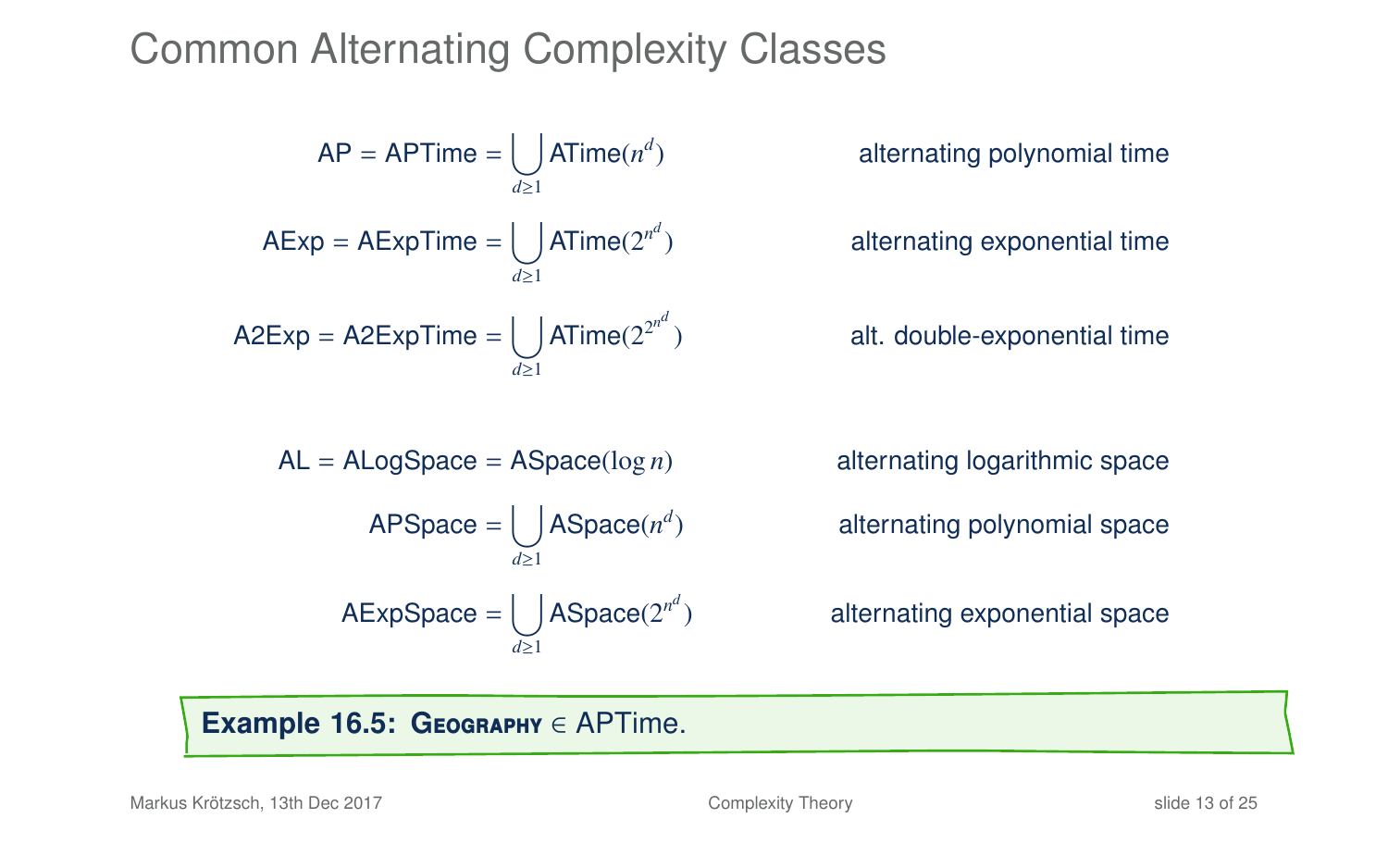Nondeterminism:

ATMs can do everything that the corresponding NTMs can do, e.g., NP  $\subseteq$  APTime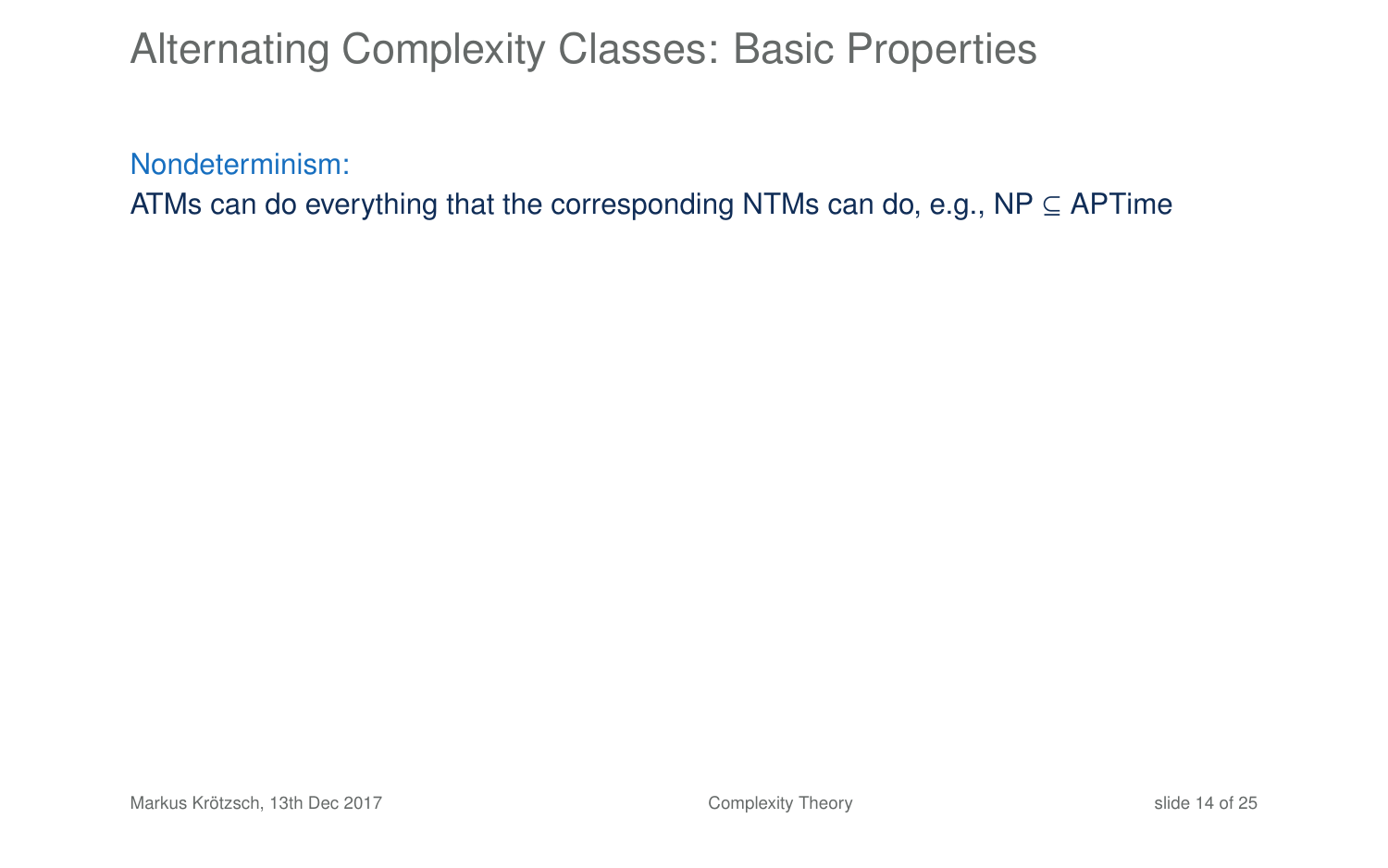Nondeterminism:

ATMs can do everything that the corresponding NTMs can do, e.g., NP  $\subseteq$  APTime

Reductions: Polynomial many-one reductions can be used to show membership in many alternating complexity classes, e.g., if **L** ∈ APTime and **L** <sup>0</sup> ≤*<sup>p</sup>* **L** then **L** 0 ∈ APTime.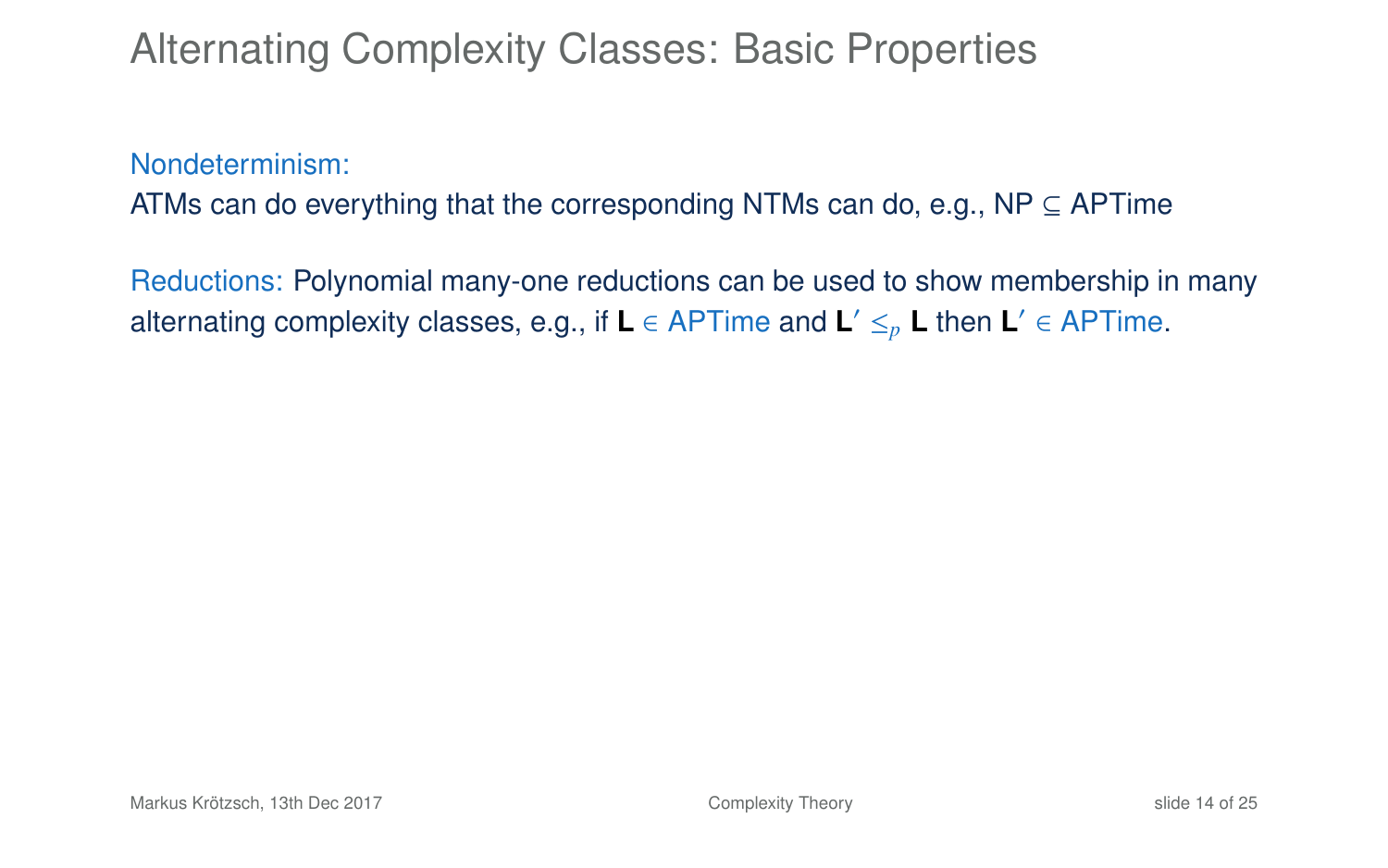Nondeterminism:

ATMs can do everything that the corresponding NTMs can do, e.g., NP  $\subseteq$  APTime

Reductions: Polynomial many-one reductions can be used to show membership in many alternating complexity classes, e.g., if **L** ∈ APTime and **L** <sup>0</sup> ≤*<sup>p</sup>* **L** then **L** 0 ∈ APTime.

In particular: PSpace ⊆ APTime (since **G**eography ∈ APTime)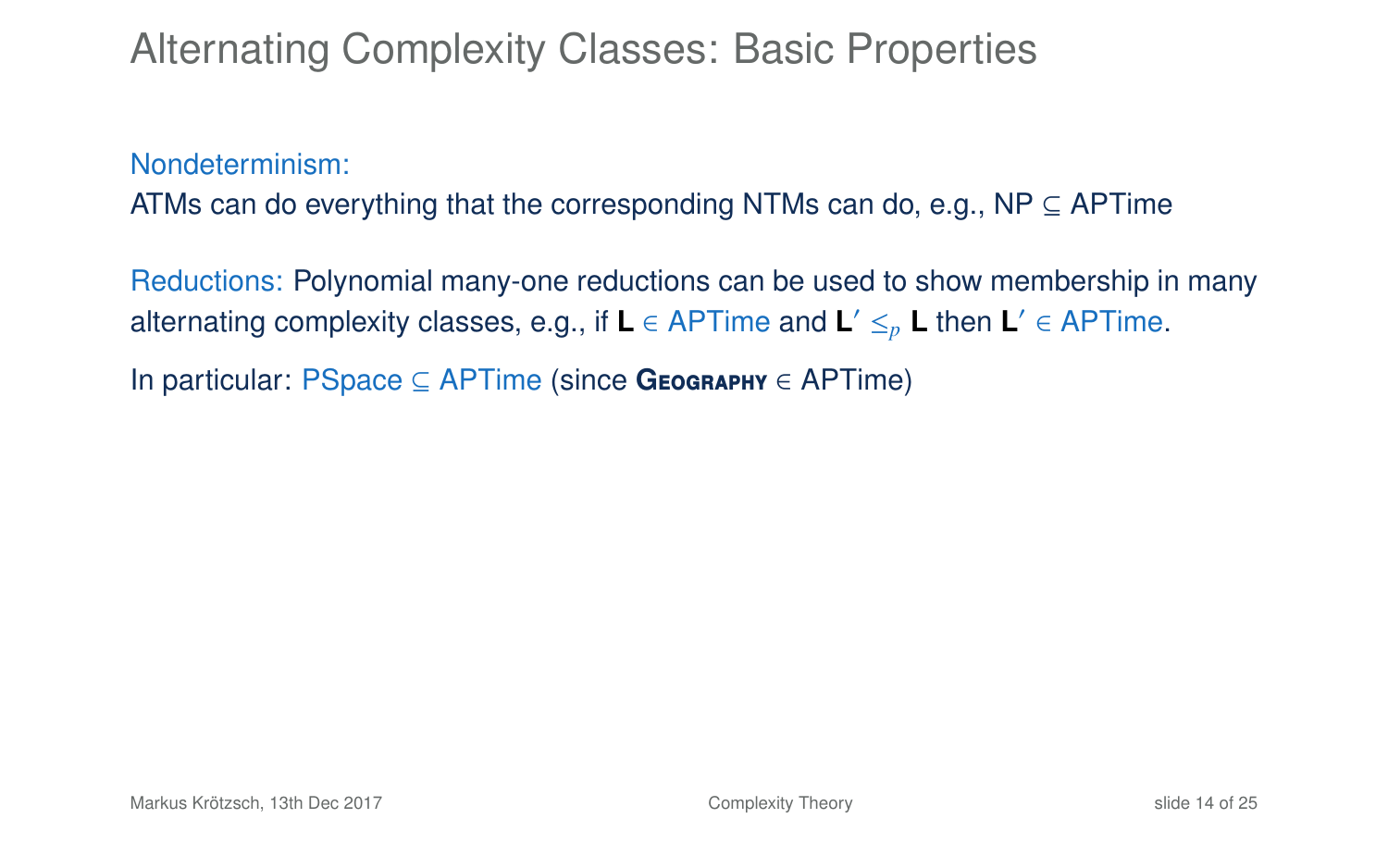Nondeterminism:

ATMs can do everything that the corresponding NTMs can do, e.g., NP  $\subseteq$  APTime

Reductions: Polynomial many-one reductions can be used to show membership in many alternating complexity classes, e.g., if **L** ∈ APTime and **L** <sup>0</sup> ≤*<sup>p</sup>* **L** then **L** 0 ∈ APTime.

In particular: PSpace ⊆ APTime (since **G**eography ∈ APTime)

Complementation: ATMs are easily complemented:

- Let M be an ATM accepting language  $L(M)$
- Let  $M'$  be obtained from  $M$  by swapping existential and universal states
- Then  $L(\mathcal{M}') = \overline{L(\mathcal{M})}$

For alternating algorithms this means: (1) negate all return values, (2) swap universal and existential branching points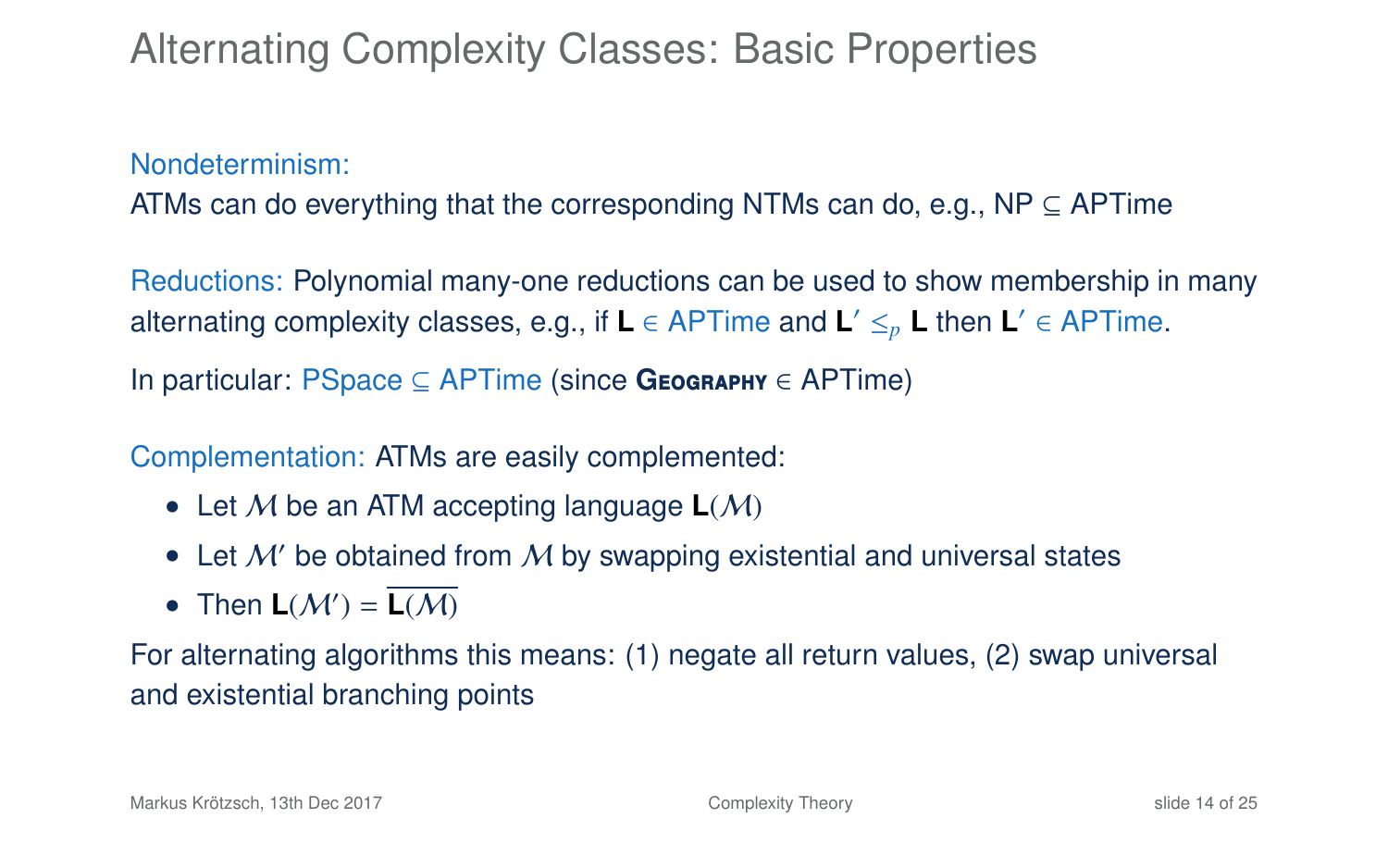## Example: Complement of **M**in**F**ormula

Original algorithm:

```
01 MINFORMULA(formula \varphi) :<br>02 universally choose \nu :
02 universally choose \psi := formula shorter than \varphi<br>03 existentially quess I := assignment for variab
03 existentially guess \overline{I} := assignment for variables in \varphi<br>04 if \omega^I = vI^I :
04 \;\; \mathbf{if}\; \varphi^I = \psi^I \; : \ 05 \quad \; \mathbf{return} \; \mathrm{false}I = \psi^I :<br>Furn fal
06 else :
07 return true
```
Complemented algorithm:

```
01 COMPLMINFORMULA(formula \varphi) :<br>02 existentially quess \psi := for
02 existentially guess \psi := formula shorter than \varphi<br>03 universally choose I := assignment for variable
03 universally choose \overline{I} := assignment for variables in \varphi<br>04 if \varphi^I = u^I :
04   if \varphi^I = \psi^I :<br>05     return true
                I = \psi^I :<br>iiirn tru
06 else :
07 return false
```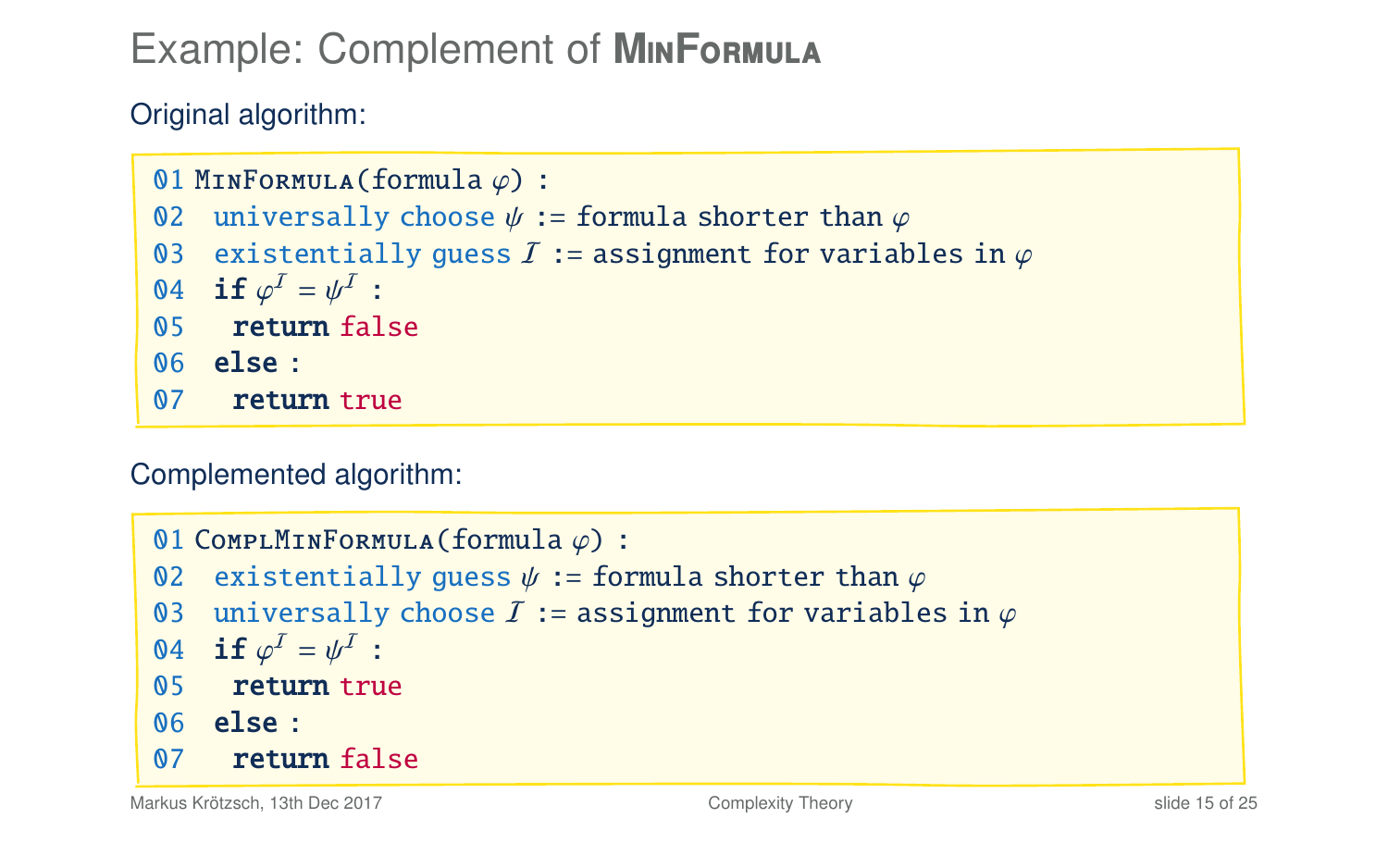# Alternating Time vs. Deterministic Space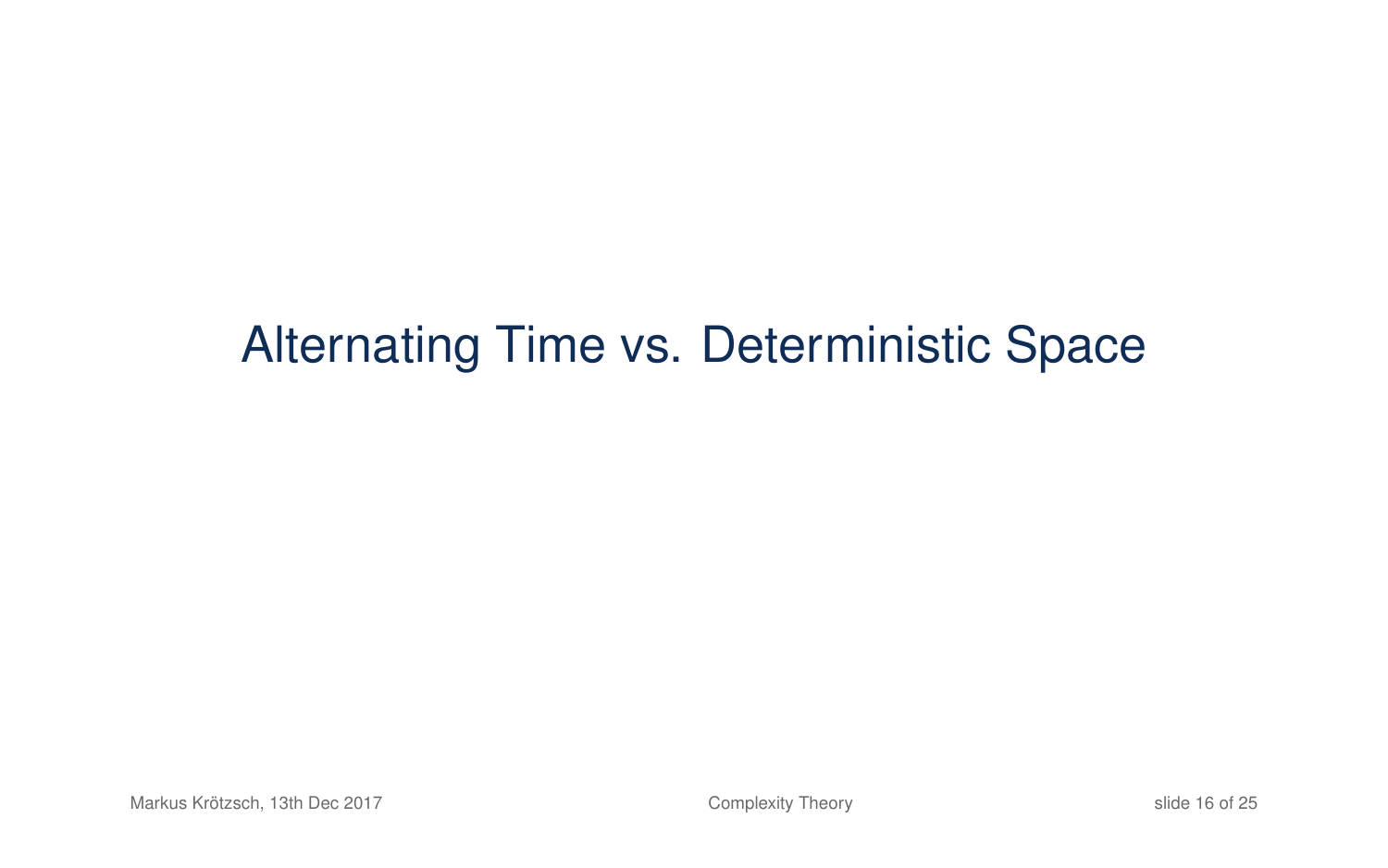## From Alternating Time to Deterministic Space

**Theorem 16.6:** For  $f(n) \ge n$ , we have ATime( $f$ ) ⊆ DSpace( $f^2$ ).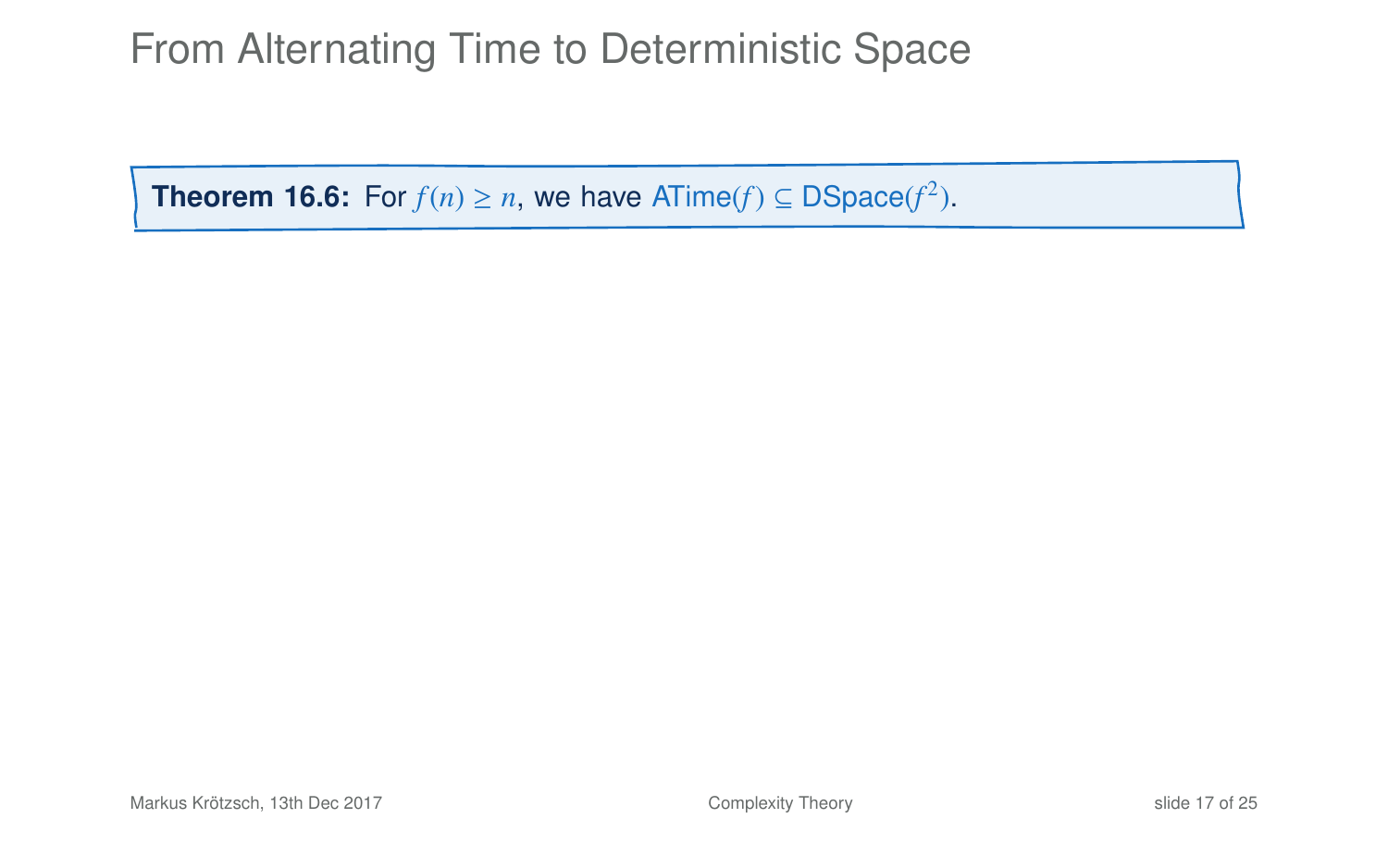## From Alternating Time to Deterministic Space

**Theorem 16.6:** For  $f(n) \ge n$ , we have ATime( $f$ ) ⊆ DSpace( $f^2$ ).

**Proof:** We simulate an ATM M using a TM S:

- S performs a depth-first search of the configuration tree of  $M$
- The acceptance status of each node is computed recursively (similar to typical PSpace algorithms we have seen before)
- $M$  accepts exactly if the root of the configuration tree is accepting

The maximum recursion depth is  $f(n)$ . The maximum size of a configuration is  $O(f(n))$ . Hence the claim follows. The contract of the claim of the claim of the claim of the claim of the claim of the claim of the claim of the claim of the claim of the claim of the claim of the claim of the claim of the claim of

**Note:** The result can be strengthened to ATime(*f*) ⊆ DSpace(*f*) by not storing the whole configuration. See [Sipser, Lemma 10.22].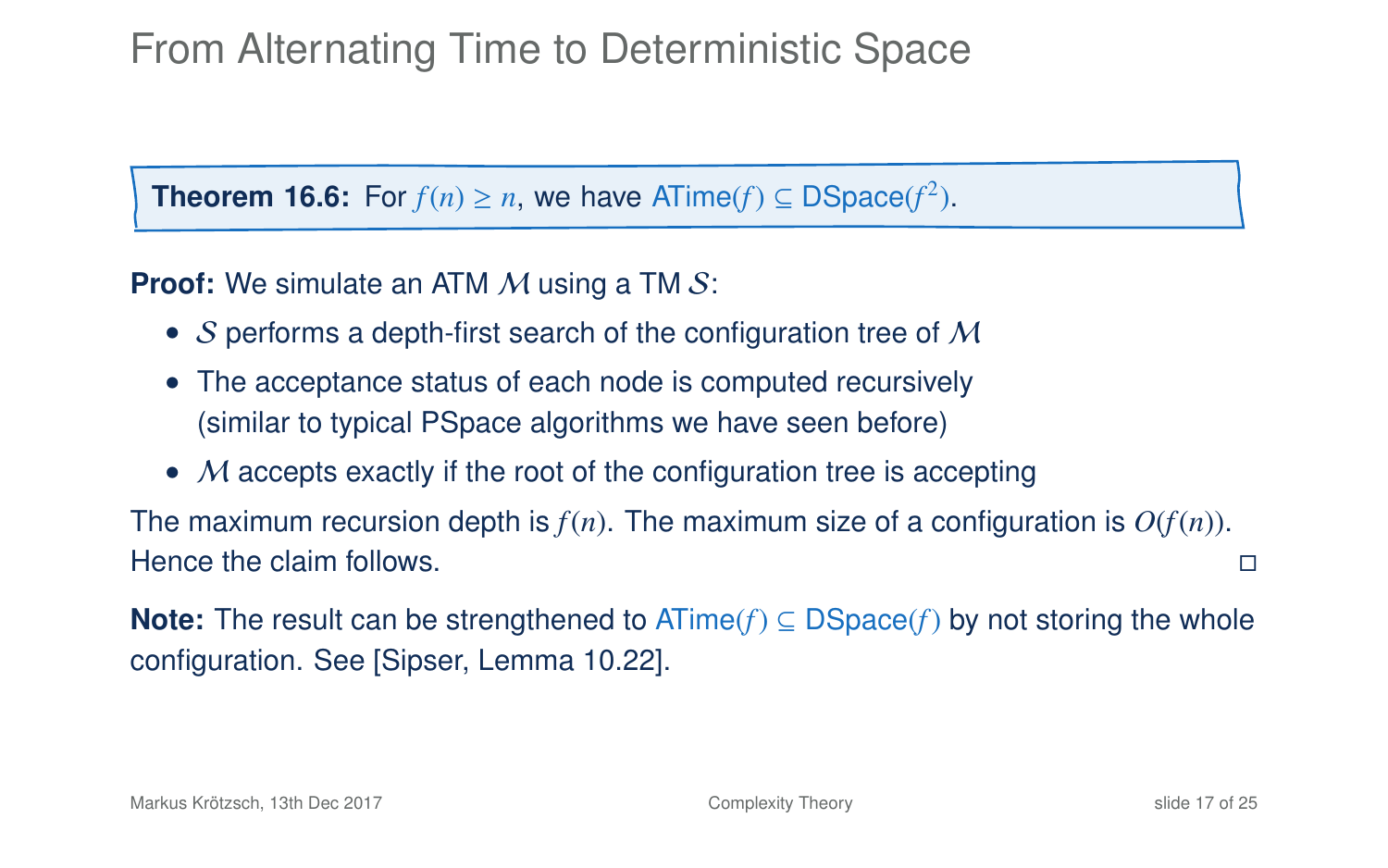## From Nondeterministic Space to Alternating Time

**Theorem 16.7:** For  $f(n) \ge n$ , we have NSpace( $f$ )  $\subseteq$  ATime( $f^2$ ).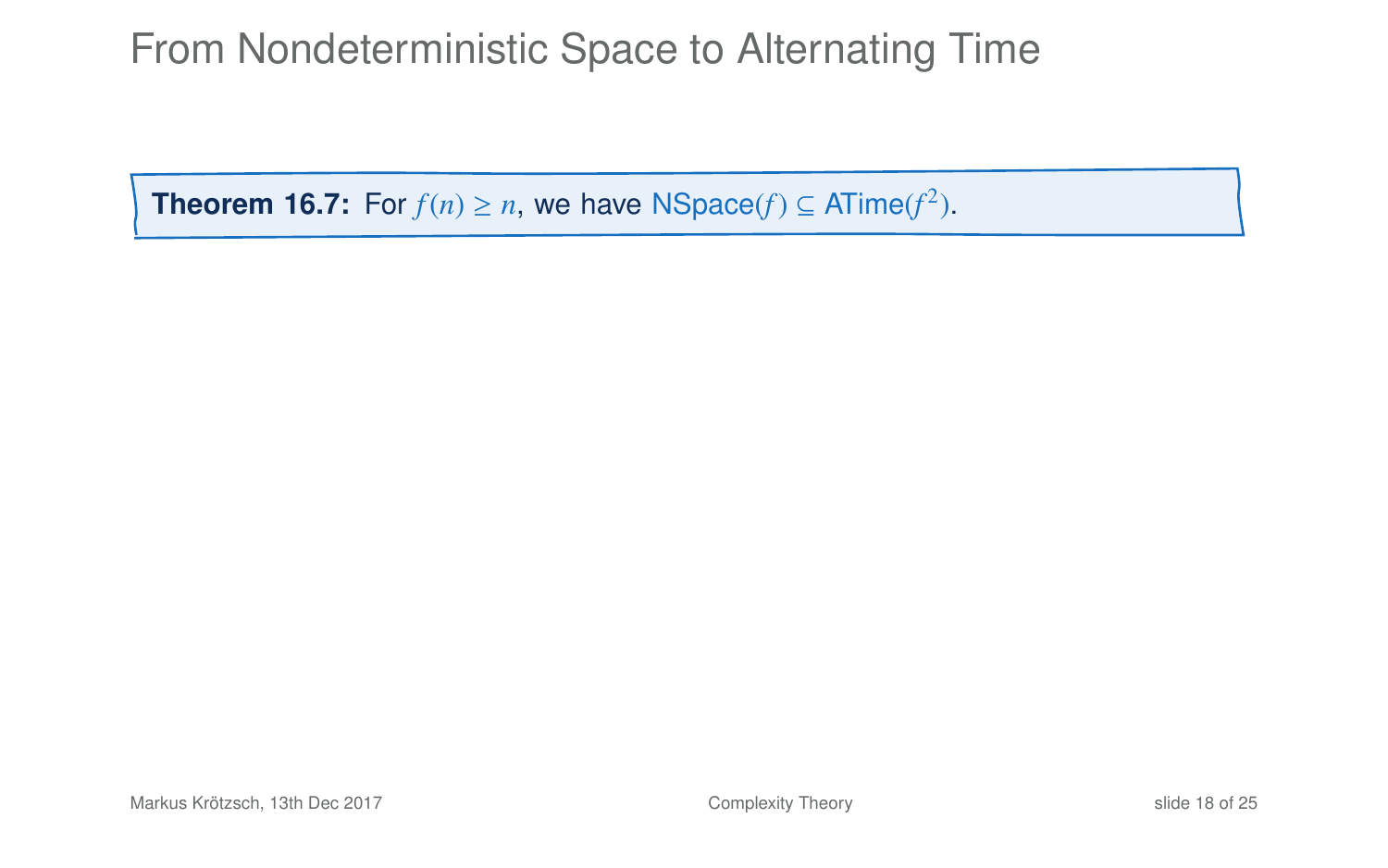## From Nondeterministic Space to Alternating Time

**Theorem 16.7:** For  $f(n) \ge n$ , we have NSpace( $f$ )  $\subseteq$  ATime( $f^2$ ).

**Proof:** We simulate an NTM M using an ATM S. Challenge: the computing paths of  $M$  might be up to  $2^{df(n)}$  in length.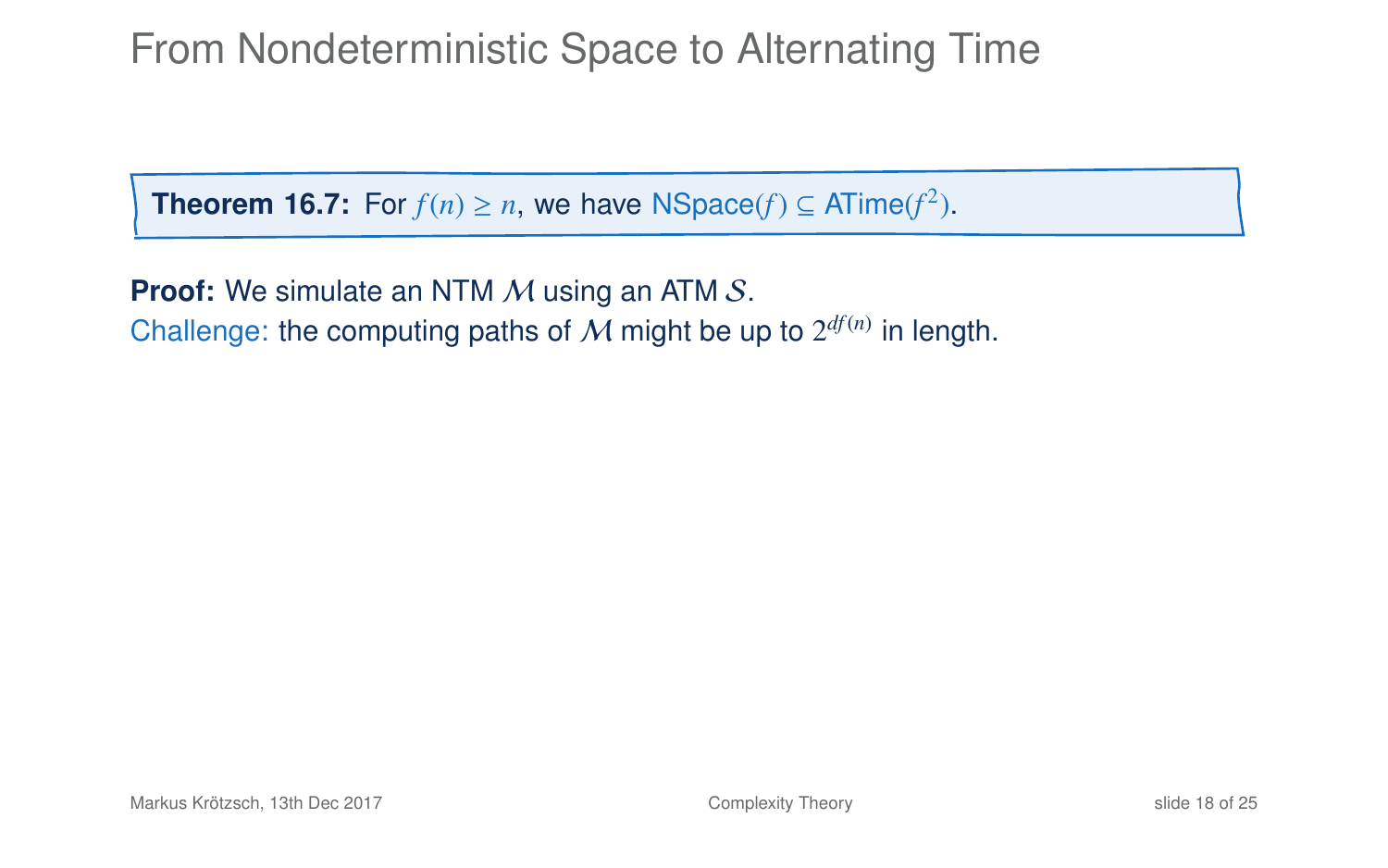## From Nondeterministic Space to Alternating Time

**Theorem 16.7:** For  $f(n) \ge n$ , we have NSpace( $f$ )  $\subseteq$  ATime( $f^2$ ).

**Proof:** We simulate an NTM M using an ATM S.

Challenge: the computing paths of  $M$  might be up to  $2^{df(n)}$  in length. Solution: recursively solve Yieldability problems, as in Savitch's Theorem:

- We want to check if M can go from configuration  $C_1$  to  $C_2$  in at most k steps
- To do this, existentially guess an intermediate configuration *C* 0 .
- Universally check if  $M$  can go from  $C_1$  to  $C'$  in  $k/2$  steps, and from  $C'$  to  $C_2$  in  $k/2$ steps.

Storing one intermediate configuration  $C'$  takes space  $O(f(n))$ . Maximal recursion depth is  $O(f(n))$ . Hence the result follows.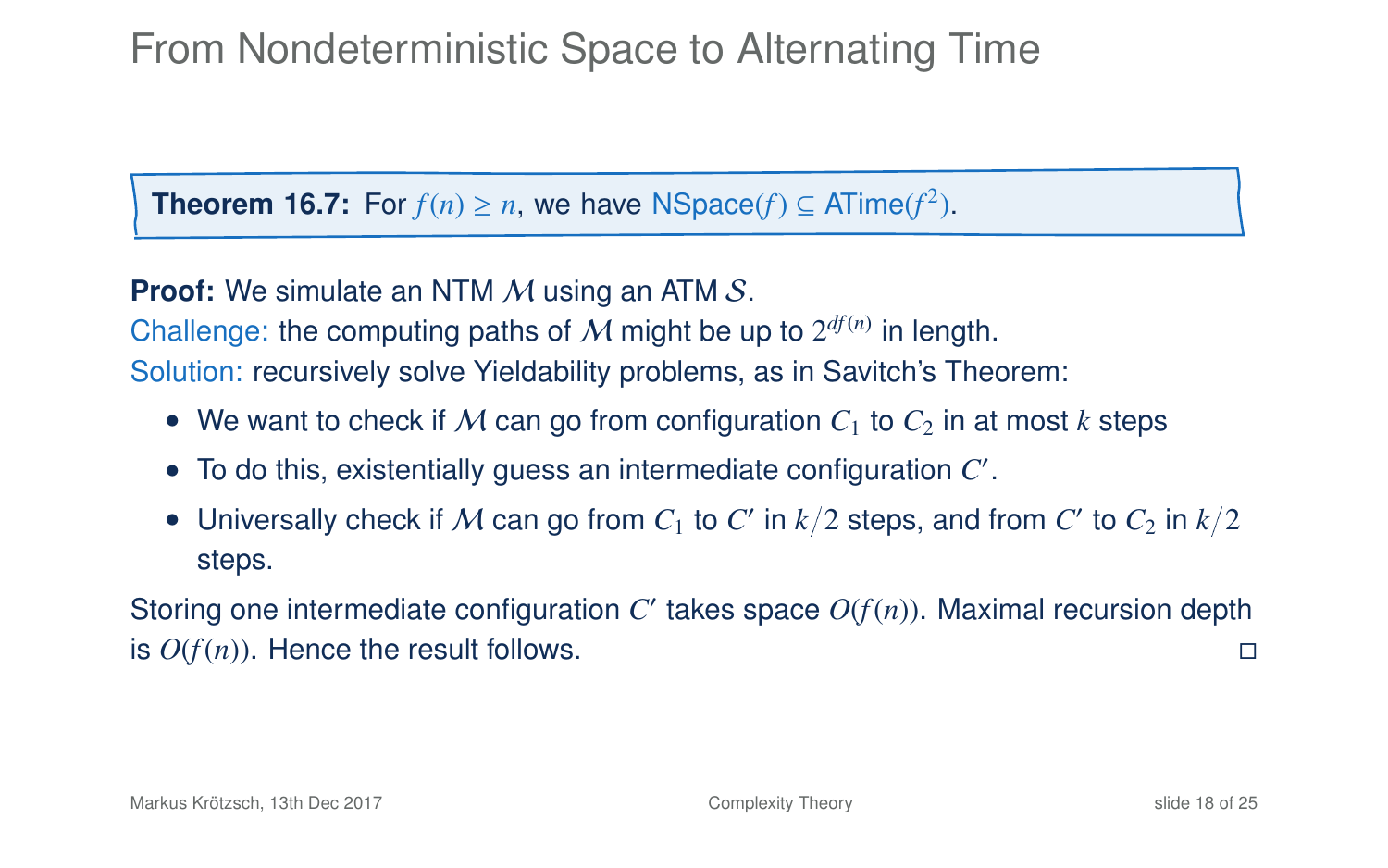Harvest: Alternating Time = Deterministic Space

For  $f(n) \geq n$ , we have shown

 $\textsf{ATime}(f) \subseteq \textsf{DSpace}(f^2) \quad \text{ and } \quad \textsf{DSpace}(f) \subseteq \textsf{NSpace}(f) \subseteq \textsf{ATime}(f^2).$ 

The quadratic increase is swallowed by (super)polynomial bounds:

**Corollary 16.8 ("Alternating Time = Deterministic Space"):** APTime = PSpace and AExpTime = ExpSpace.

#### **Proof:**

- ATime $(n^d) \subseteq DSpace(n^{2d}) \subseteq PSpace$  $DSpace(n^d) ⊆ NSpace(n^d) ⊆ ATime(n^{2d}) ⊆ APTime$
- Second claim is left as an exercise

One can also read this as "Parallel Time = Sequential Space."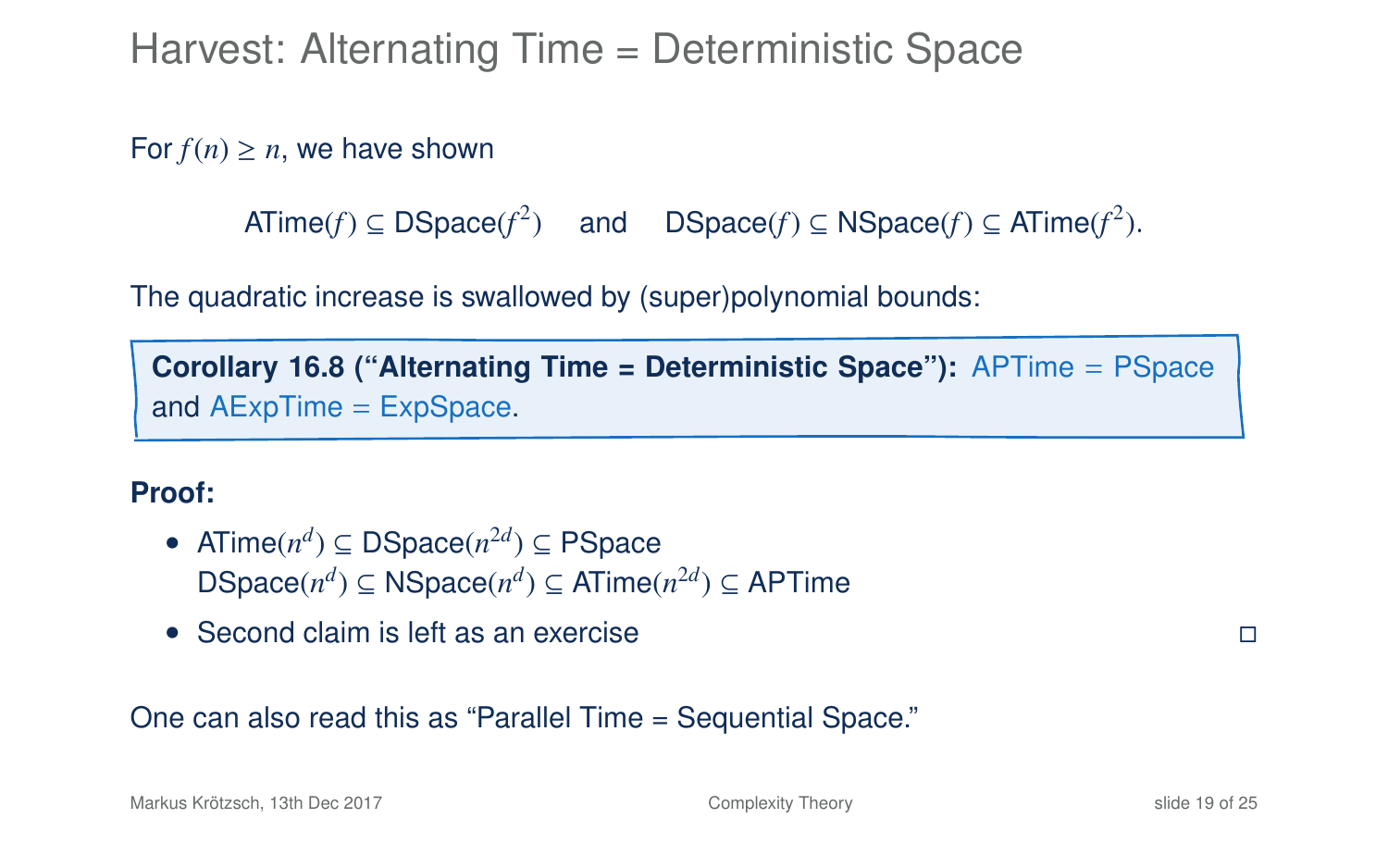# Alternating Space vs. Deterministic Time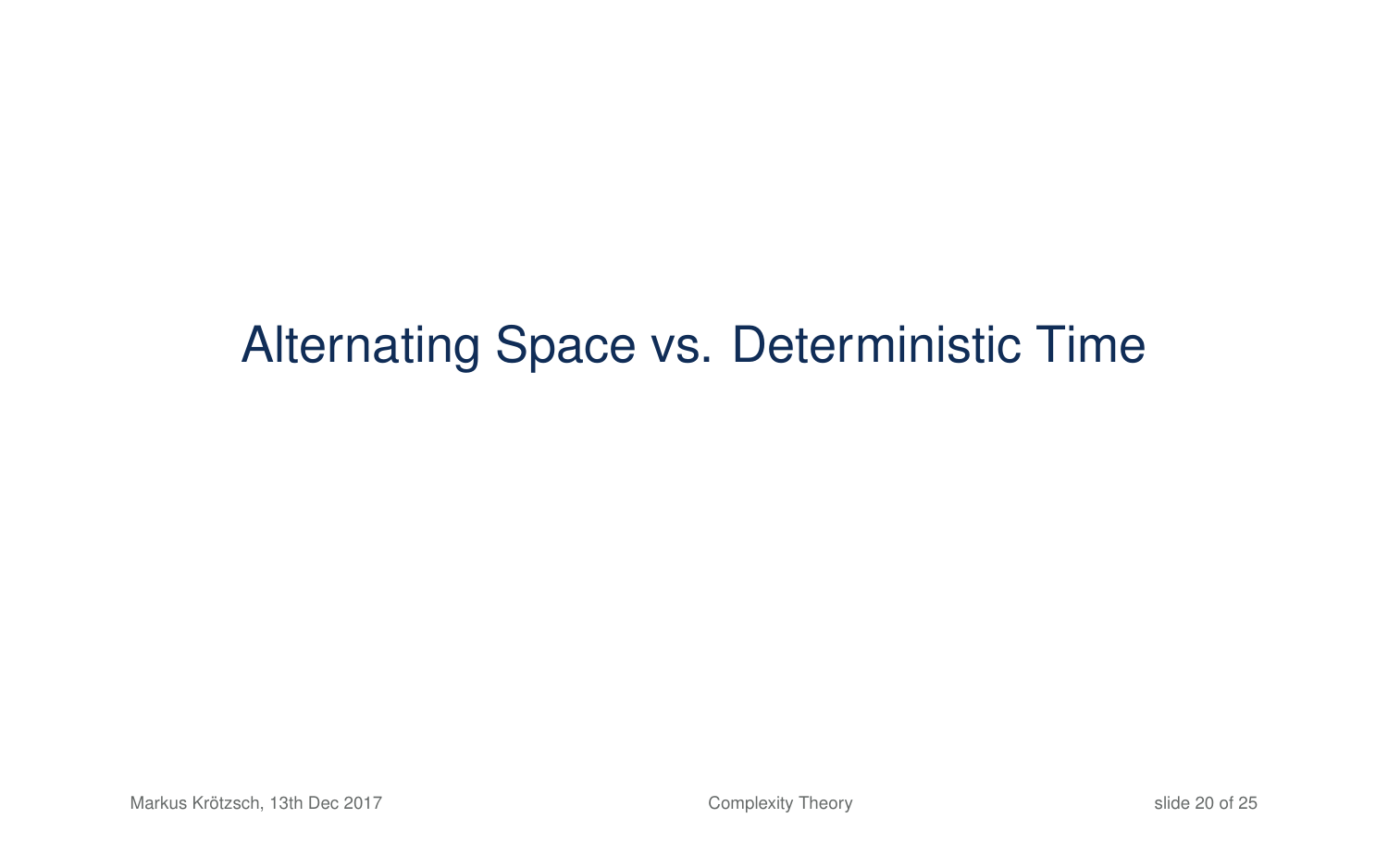## From Alternating Space to Deterministic Time

In this direction, the increase is exponential:

**Theorem 16.9:** For  $f(n) \ge \log n$ , we have ASpace( $f$ ) ⊆ DTime( $2^{O(f)}$ ).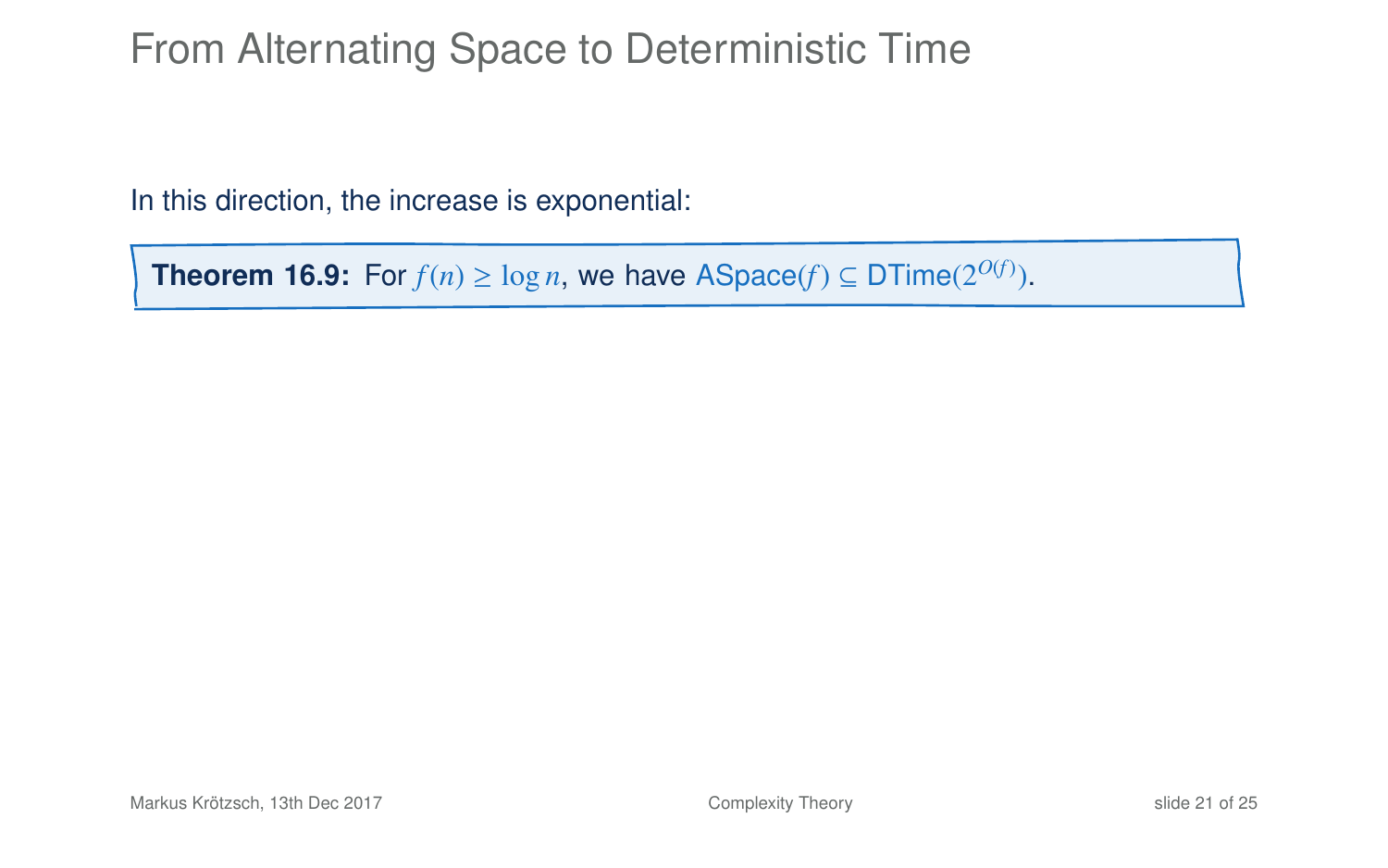## From Alternating Space to Deterministic Time

In this direction, the increase is exponential:

**Theorem 16.9:** For  $f(n) \ge \log n$ , we have ASpace( $f$ ) ⊆ DTime( $2^{O(f)}$ ).

**Proof:** The proof is similar to the exponential deterministic simulation of space-bounded NTMs in Lecture 9 (Theorem 9.7):

- Construct configuration graph of ATM
- Iteratively compute acceptance status of each configuration
- Check if starting configuration is accepting

Each step can be done in exponential time (in particular, computing the acceptance condition in each step is no more difficult than for plain NTMs).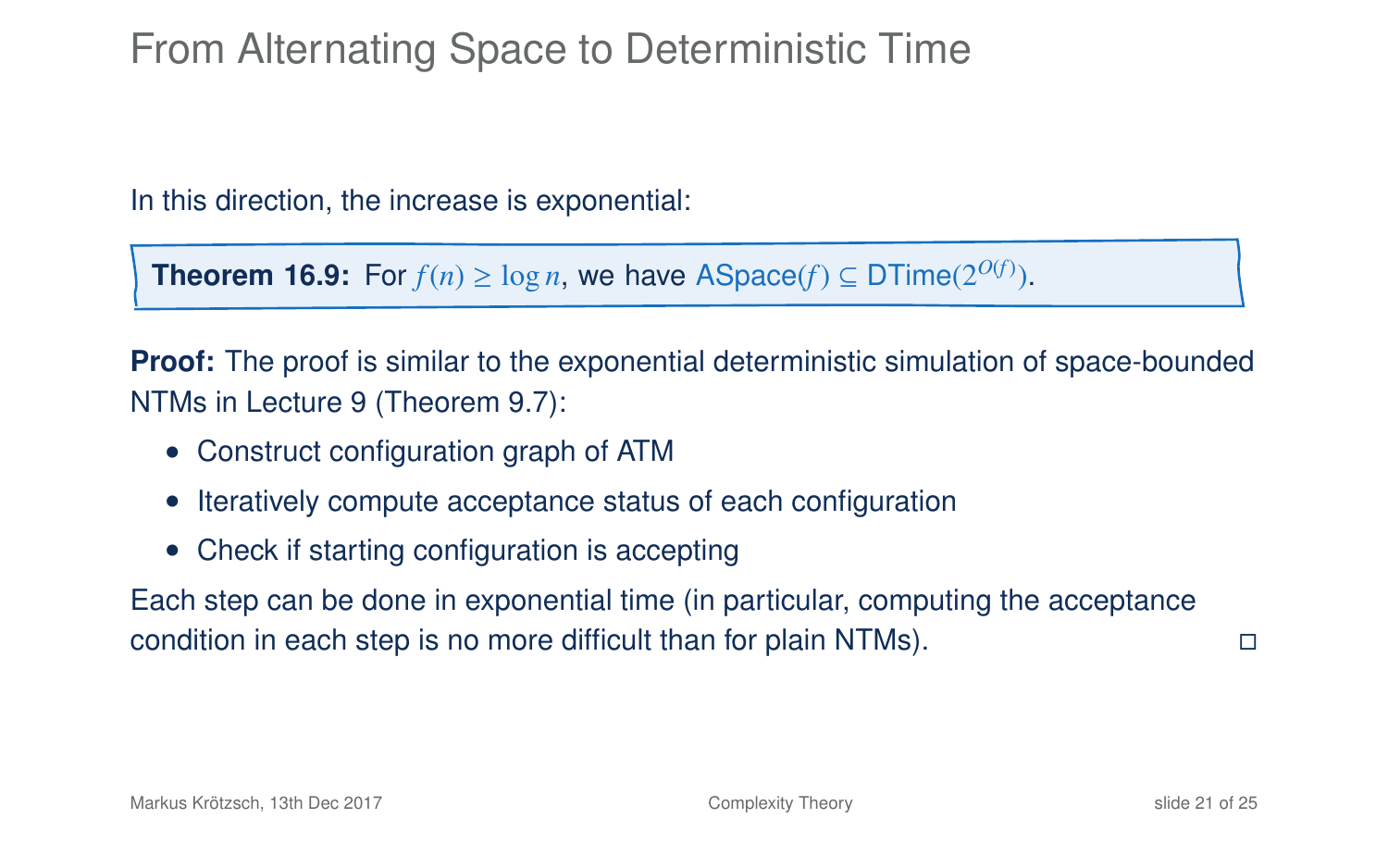The exponential blow-up can be reversed when going back to ATMs:

#### **Theorem 16.10:**

If *f*(*n*) ≥ log *n* is space-constructible, then DTime( $2^{O(f)}$ ) ⊆ ASpace(*f*).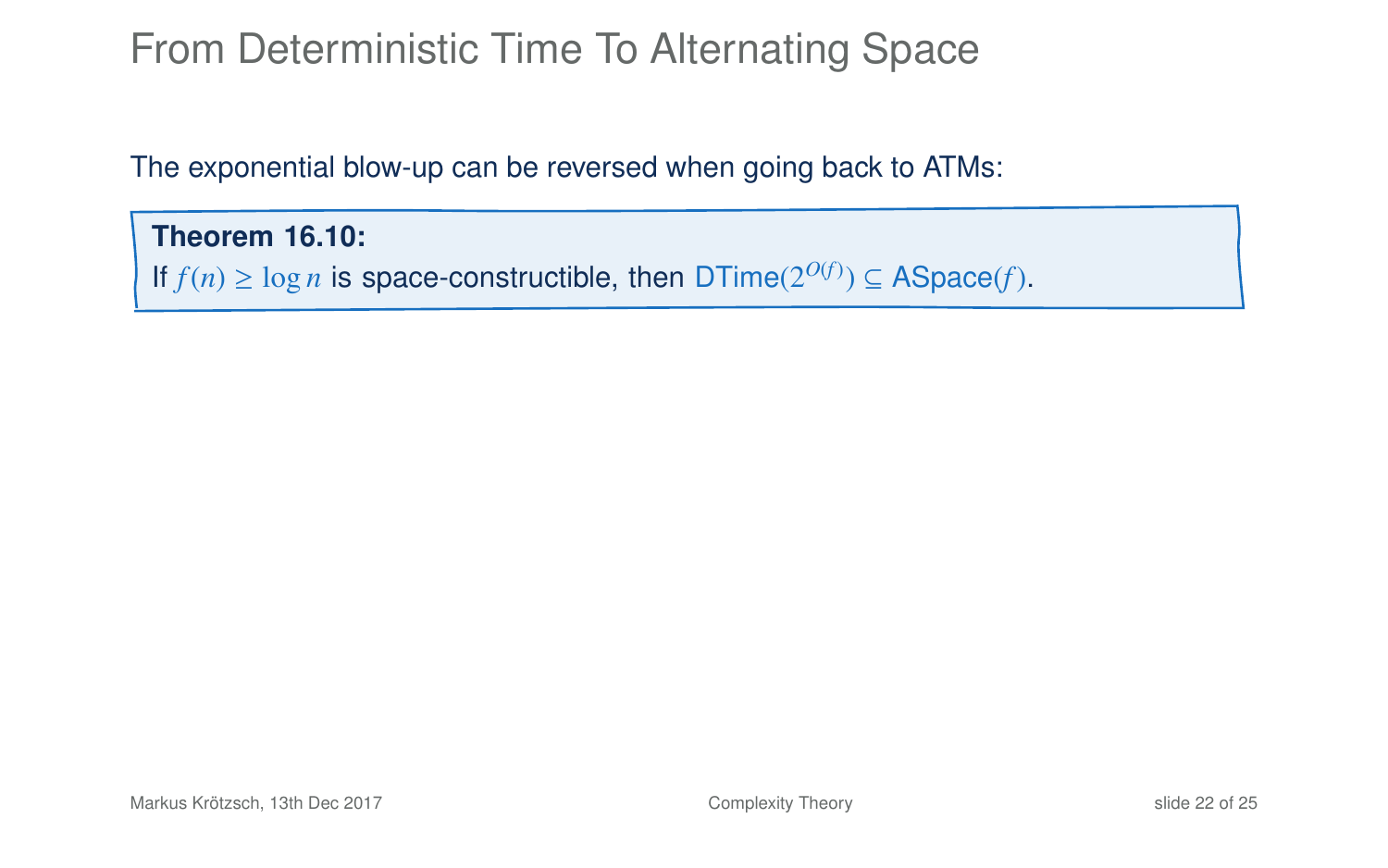The exponential blow-up can be reversed when going back to ATMs:

**Theorem 16.10:** If *f*(*n*) ≥ log *n* is space-constructible, then DTime( $2^{O(f)}$ ) ⊆ ASpace(*f*).

**Proof:** We show: for any  $g(n) \geq n$ , we have  $DTime(g) \subseteq ASpace(\log g)$ .

We simulate a TM  $M$  using an ATM  $S$ . This is not so easy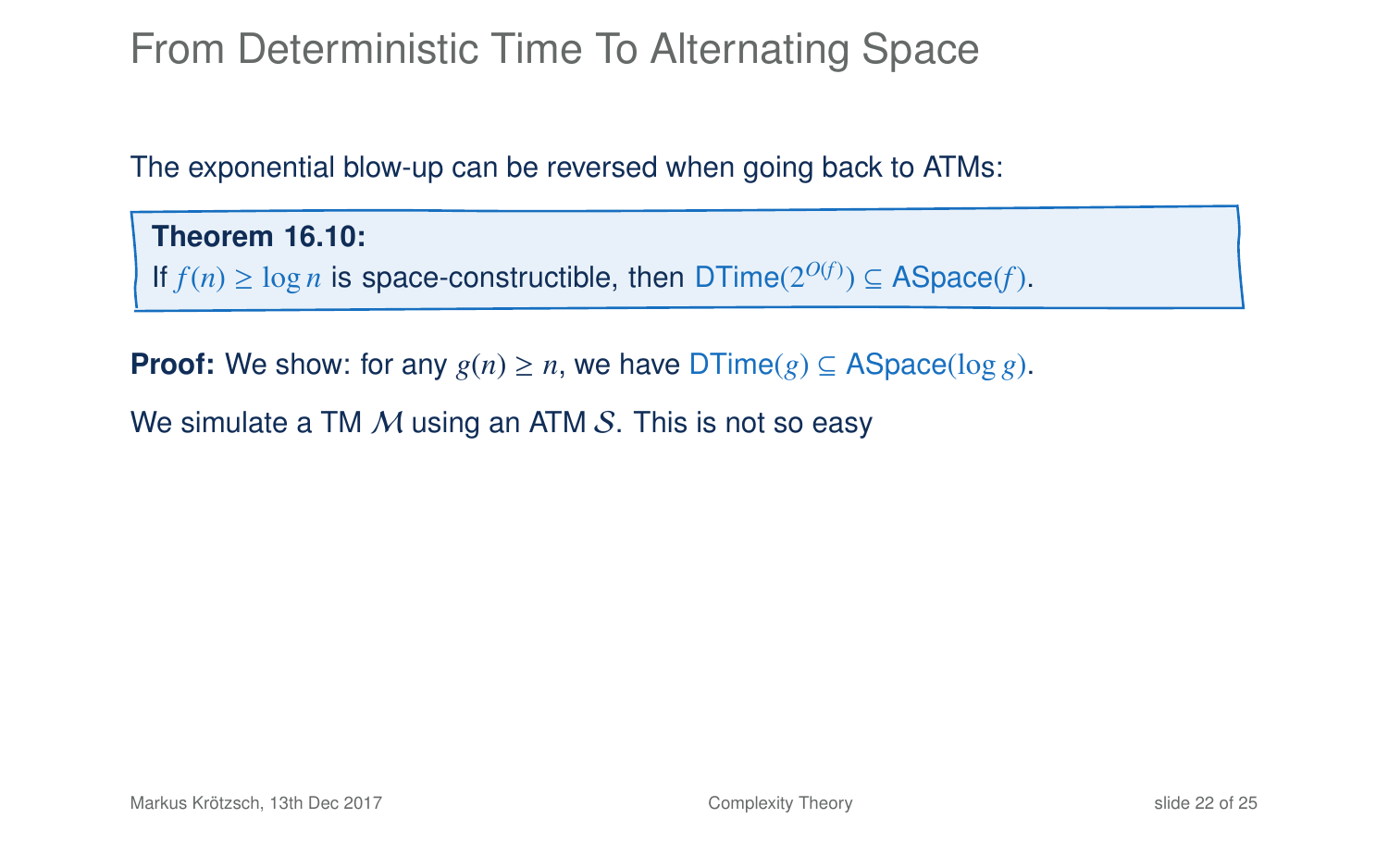The exponential blow-up can be reversed when going back to ATMs:

**Theorem 16.10:** If *f*(*n*) ≥ log *n* is space-constructible, then DTime( $2^{O(f)}$ ) ⊆ ASpace(*f*).

**Proof:** We show: for any  $g(n) \geq n$ , we have  $DTime(g) \subseteq ASpace(\log g)$ .

We simulate a TM  $M$  using an ATM  $S$ . This is not so easy:

• A computation of  $M$  is exponentially longer than the space available to  $S$  $\rightarrow$  we solved this before with Yieldability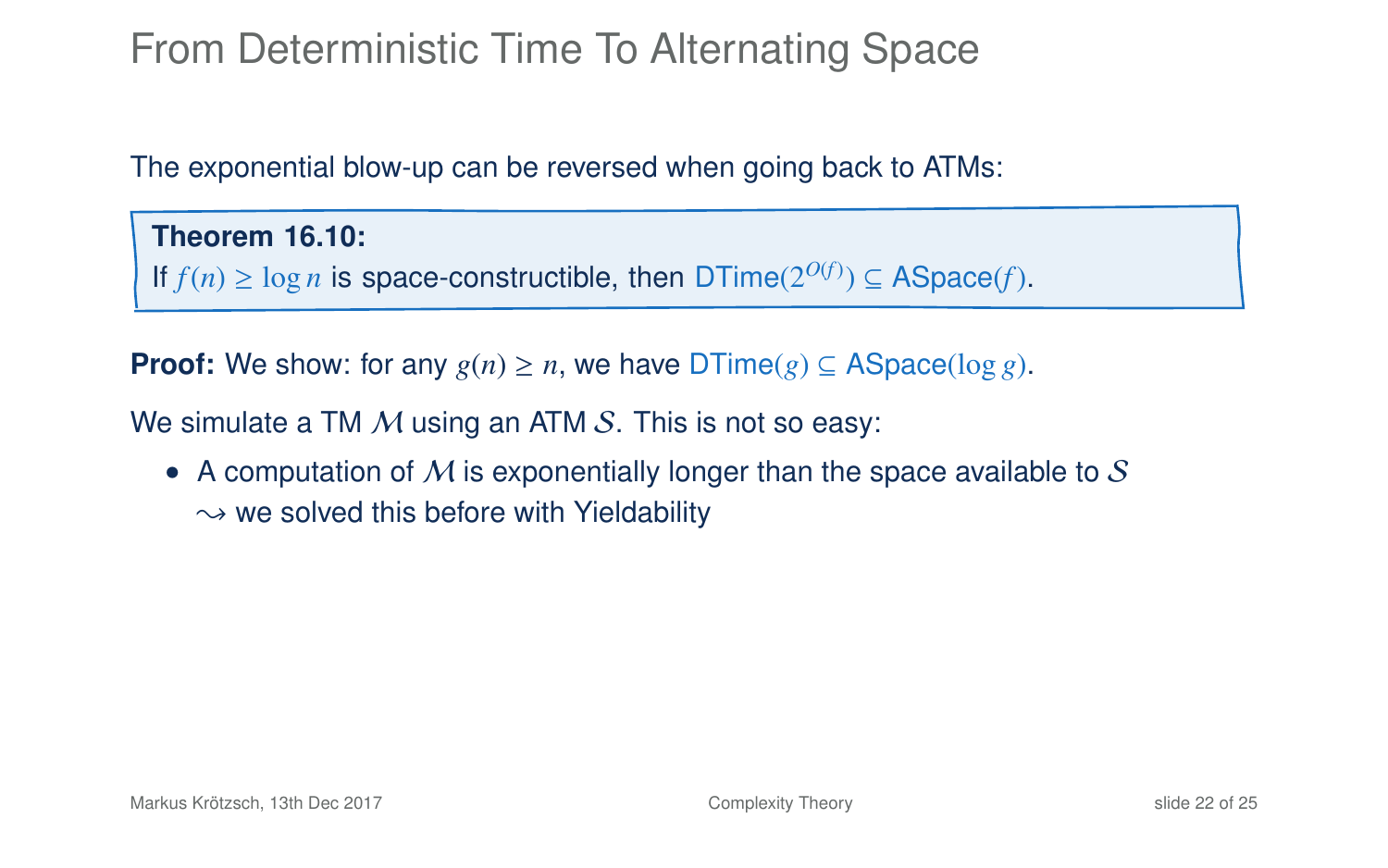The exponential blow-up can be reversed when going back to ATMs:

#### **Theorem 16.10:**

If *f*(*n*) ≥ log *n* is space-constructible, then DTime( $2^{O(f)}$ ) ⊆ ASpace(*f*).

**Proof:** We show: for any  $g(n) \geq n$ , we have  $DTime(g) \subseteq ASpace(\log g)$ .

We simulate a TM  $M$  using an ATM  $S$ . This is not so easy:

- A computation of  $M$  is exponentially longer than the space available to  $S$  $\rightarrow$  we solved this before with Yieldability
- A configuration of M is exponentially longer than the space available to S  $\rightarrow$  this is more tricky ...

There is a coarse proof sketch in [Sipser, Lemma 10.25]. We follow a more detailed proof from the lecture notes of Erich Grädel [\[Complexity Theory, WS 2009/10\] \(link\).](http://logic.rwth-aachen.de/files/KTQC/KTQC-script.pdf)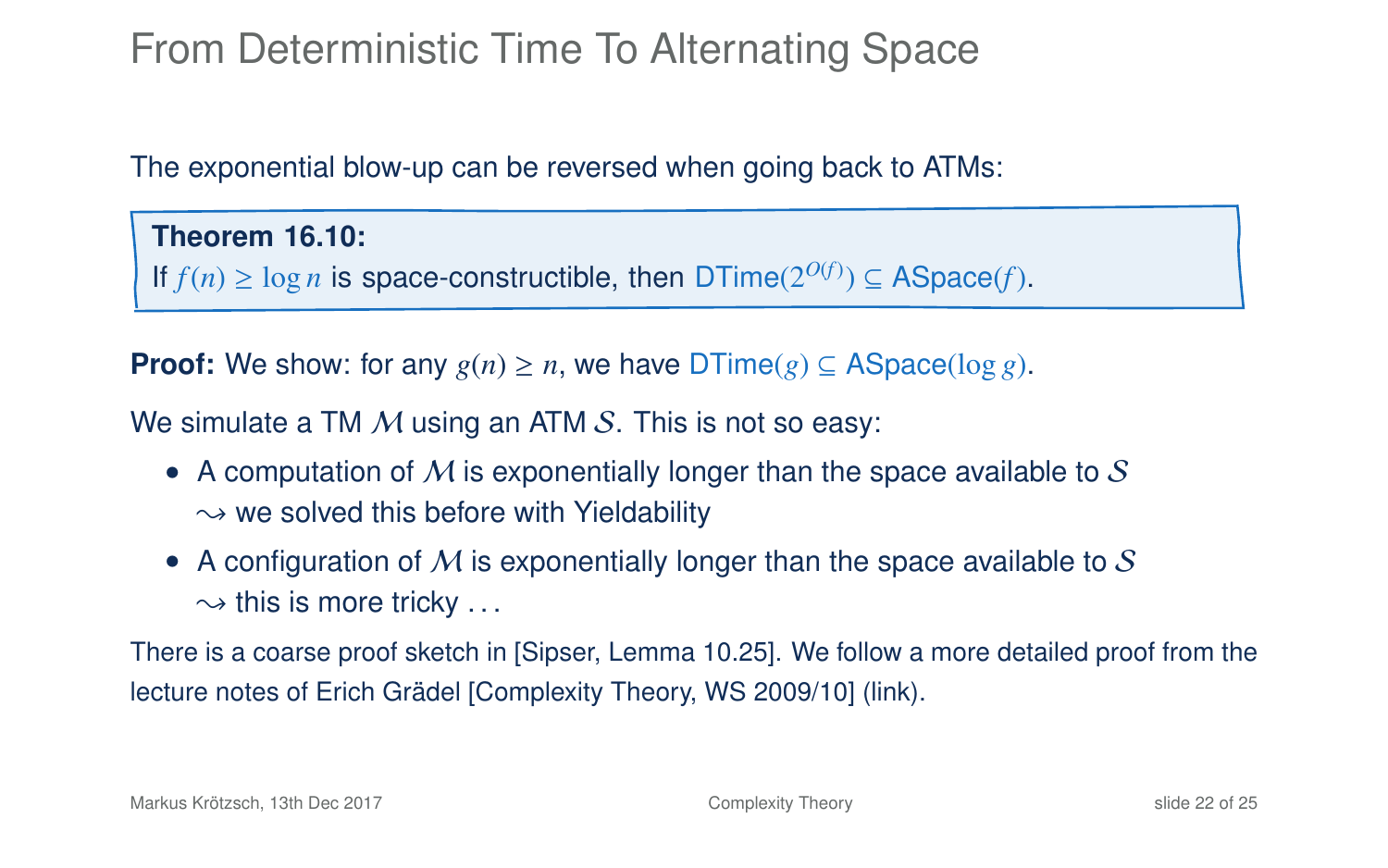**Notation:** The proof is easier if we write a configuration  $\sigma_1 \cdots \sigma_{i-1} q \sigma_i \sigma_{i+1} \cdots \sigma_m$ as a sequence

```
* \sigma_1 \cdots \sigma_{i-1} \langle q, \sigma_i \rangle \sigma_{i+1} \cdots \sigma_m *
```
of symbols from the set  $\Omega = \{*\} \cup \Gamma \cup (Q \times \Gamma)$ .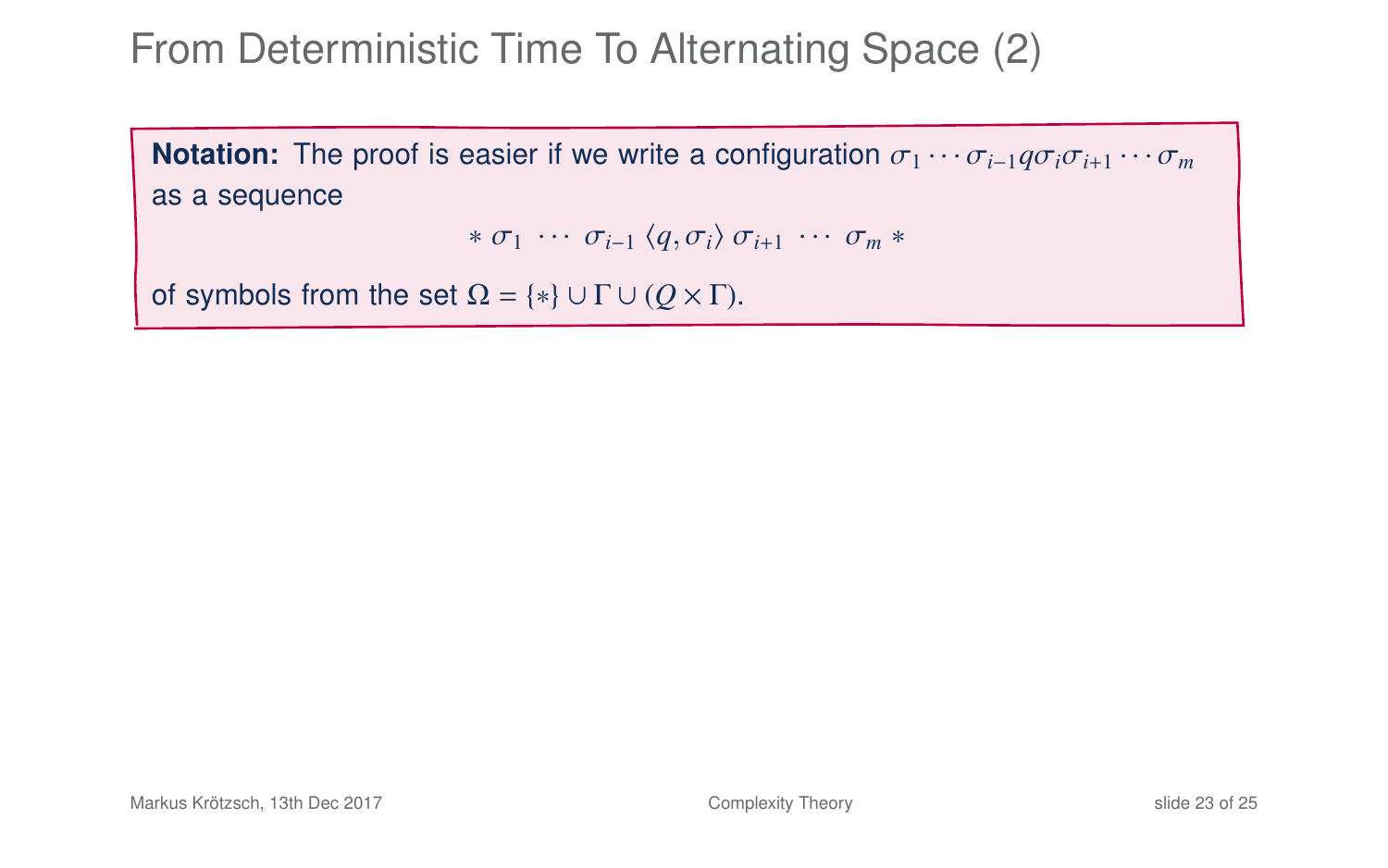**Notation:** The proof is easier if we write a configuration  $\sigma_1 \cdots \sigma_{i-1} q \sigma_i \sigma_{i+1} \cdots \sigma_m$ as a sequence

```
* \sigma_1 \cdots \sigma_{i-1} \langle q, \sigma_i \rangle \sigma_{i+1} \cdots \sigma_m *
```
of symbols from the set  $\Omega = \{*\} \cup \Gamma \cup (Q \times \Gamma)$ .

Then the Ω-symbol (state and tape) at position *i* follows deterministically from the  $Ω$ -symbols at positions  $i - 1$ ,  $i$ , and  $i + 1$  in the previous step. We write  $\mathcal{M}(\omega_{i-1}, \omega_i, \omega_{i+1})$  for this symbol.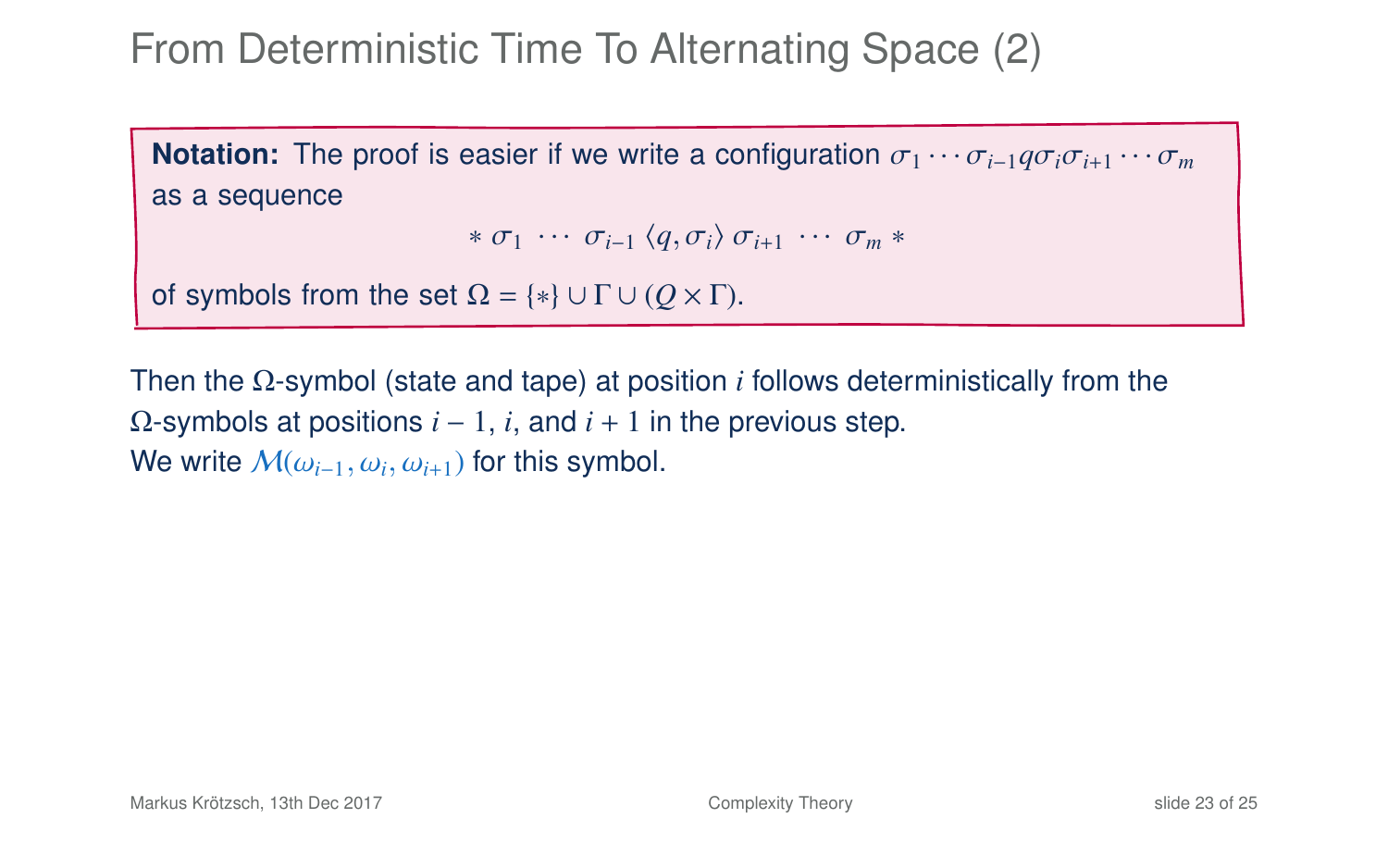**Notation:** The proof is easier if we write a configuration  $\sigma_1 \cdots \sigma_{i-1} q \sigma_i \sigma_{i+1} \cdots \sigma_m$ as a sequence

```
* \sigma_1 \cdots \sigma_{i-1} \langle q, \sigma_i \rangle \sigma_{i+1} \cdots \sigma_m *
```
of symbols from the set  $\Omega = \{*\} \cup \Gamma \cup (Q \times \Gamma)$ .

Then the Ω-symbol (state and tape) at position *i* follows deterministically from the  $Ω$ -symbols at positions  $i - 1$ ,  $i$ , and  $i + 1$  in the previous step. We write  $\mathcal{M}(\omega_{i-1}, \omega_i, \omega_{i+1})$  for this symbol.

#### **Proof idea:**

- Only store a pointer to one cell in one configuration of  $M$
- Verify the contents of current cell *i* in step *j* by guessing the previous cell contents <sup>ω</sup>*<sup>i</sup>*−1,ω*<sup>i</sup>* ,ω*<sup>i</sup>*+<sup>1</sup> in step *<sup>j</sup>*.
- Check iteratively that the guessed symbols are correct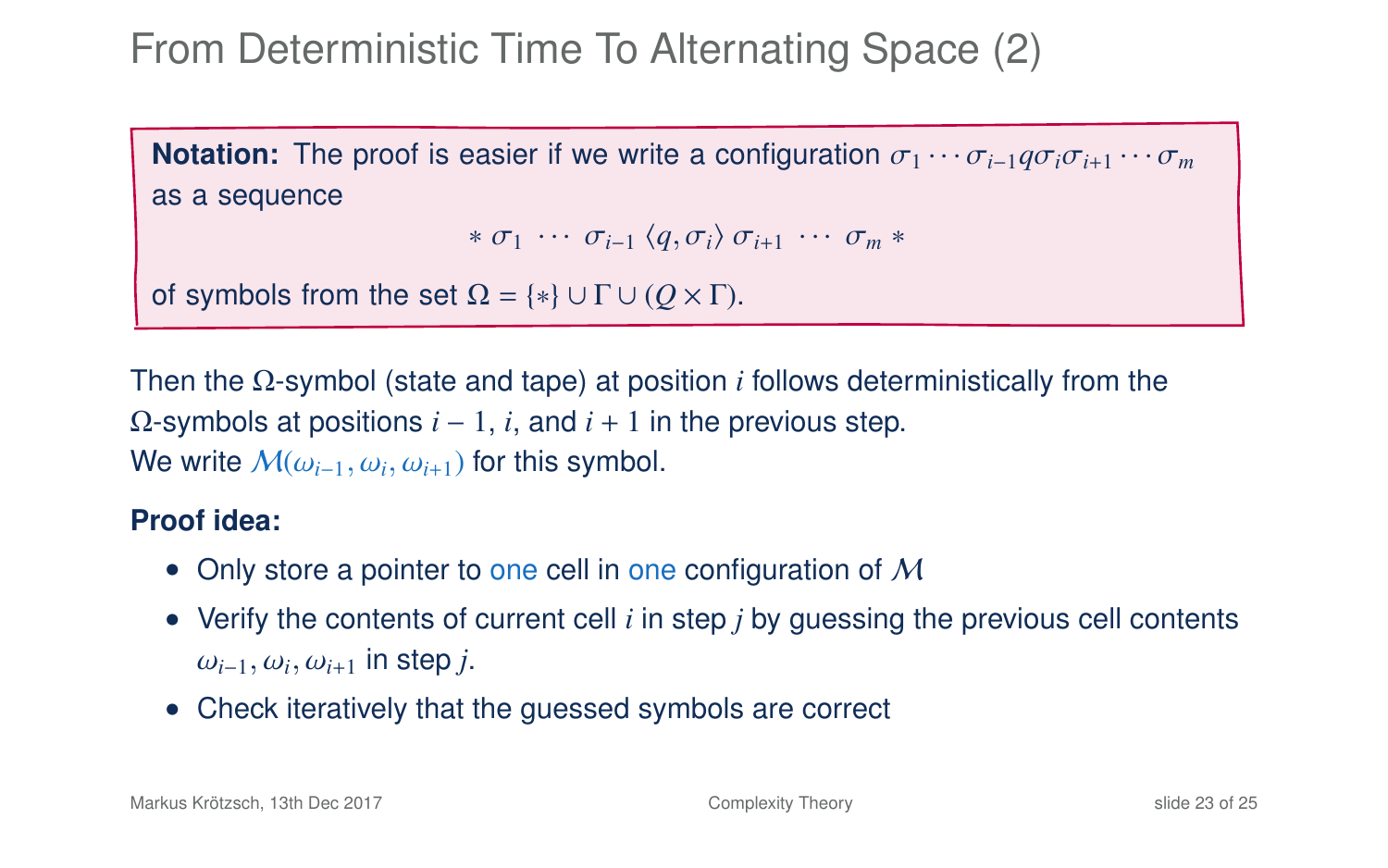Let  $h : \mathbb{N} \to \mathbb{R}$  be a space-constructible function in  $O(g)$  that defines the exact time bound for M (no *O*-notation).

```
01 AtmSimulateTm(TM M, input word w, time bound h) :
02 existentially guess s \leq h(|w|) // halting step
03 existentially guess i \in \{0, ..., s\} // halting position<br>04 existentially quess \omega \in O \times \Sigma // halting cell + sta
04 existentially guess \omega \in Q \times \Sigma // halting cell + state 05 if M would not halt in \omega:
05 if M would not halt in \omega:<br>06 return false
           return false
07 for j = s, ..., 1 do :<br>08 existentially
08 existentially guess \langle \omega_{-1}, \omega_0, \omega_1 \rangle \in \Omega^3<br>09 if M(\omega_{-1}, \omega_0, \omega_{+1}) \neq \omega:
09 if M(\omega_{-1}, \omega_0, \omega_{+1}) \neq \omega:<br>10 return false
               return false
11 universally choose \ell \in \{-1, 0, 1\}<br>12 \omega := \omega_{\ell}12 \omega := \omega_{\ell}<br>13 i := i + j13 i := i + \ell<br>14 \ell after t
14 // after tracing back s steps, check input configuration:
15 return "input configuration of M on w has ω at position i"
```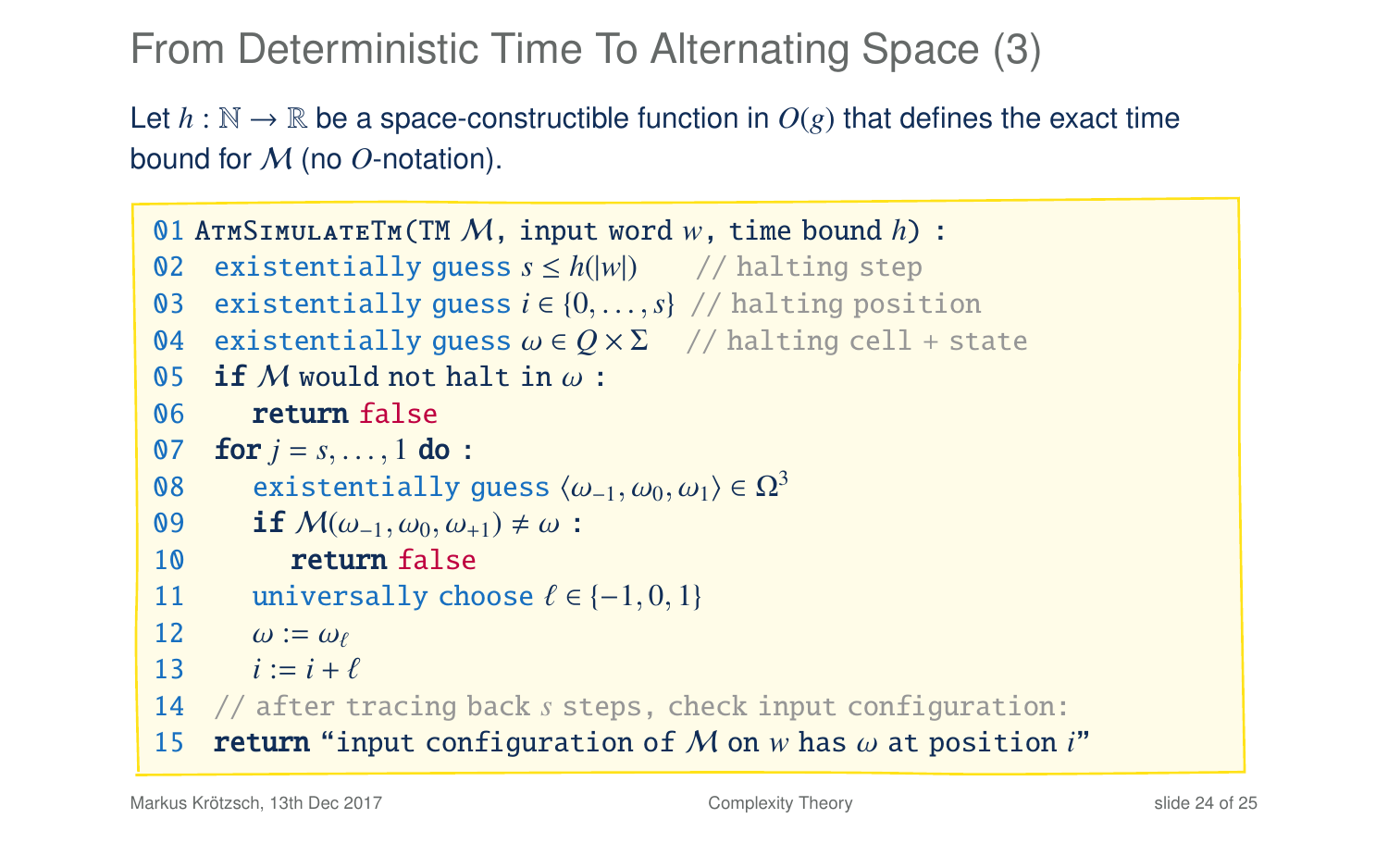## Summary and Outlook

For  $f(n) \geq \log n$ , we have shown ASpace( $f$ ) = DTime( $2^{O(f)}$ ).

**Corollary 16.11 ("Alternating Space = Exponential Deterministic Time"):**  $AL = P$  and APSpace = ExpTime.